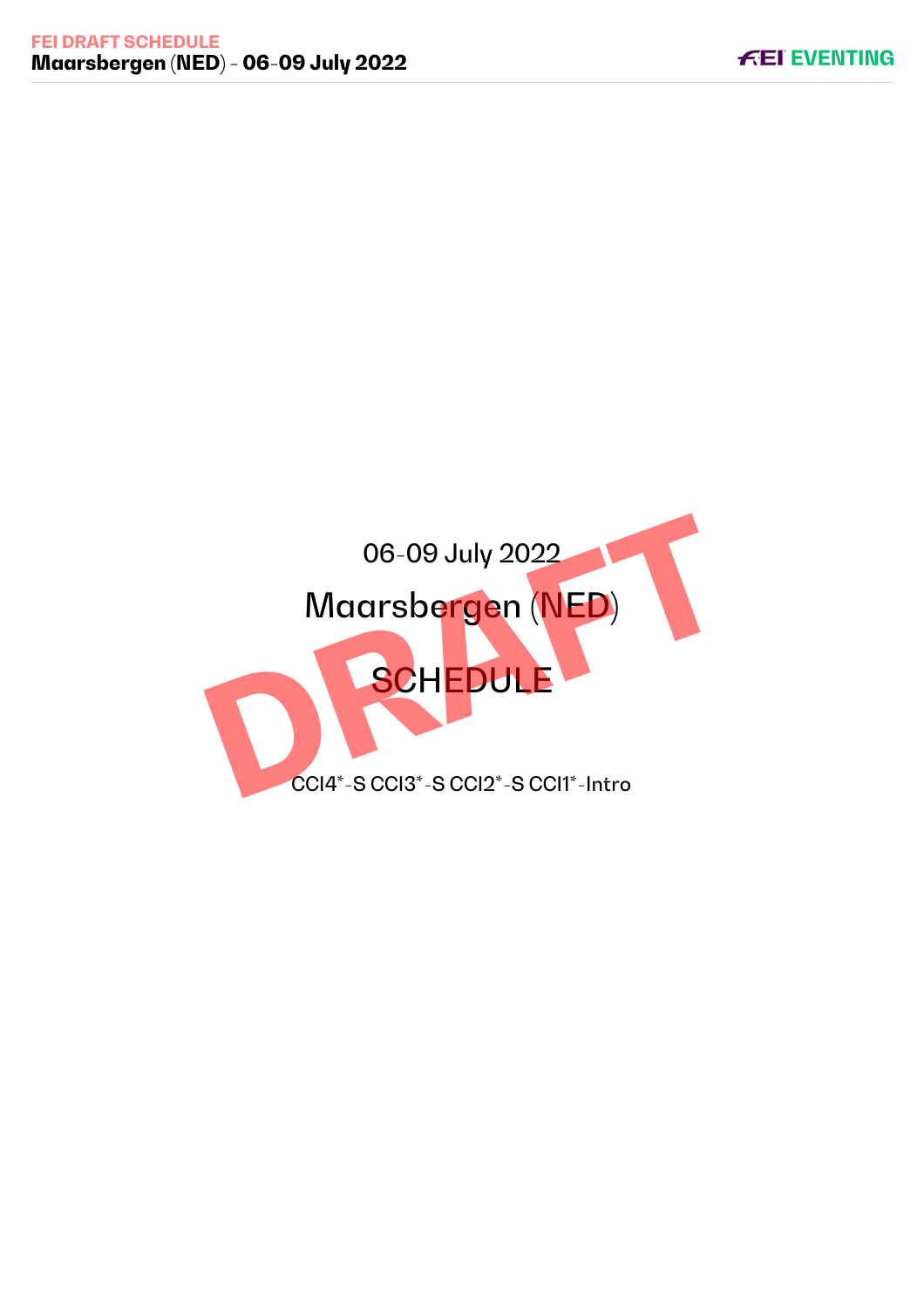# **I. DENOMINATION OF THE EVENT**

| Venue:                   | Maarsbergen              |           | NF:         | <b>NED</b> |
|--------------------------|--------------------------|-----------|-------------|------------|
| Date:                    | 06/07/2022 to 09/07/2022 |           |             |            |
| <b>Event Categories:</b> |                          |           |             |            |
| CCI4*-S                  | CCI3*-S                  | $CCI2*-S$ | CCI1*-Intro |            |

# **II. GENERAL CONDITIONS**

- FEI Statutes, 24th edition, effective 17 November 2021
- FEI General Regulations, 24th edition, effective 1st January 2020, updates effective 1st January 2022
- FEI Veterinary Regulations, 14th edition, effective 1 January 2018, updates effective 1st January 2022
- FEI Eventing Rules and its Annexes, 25th edition, effective 1st January 2020, updates effective 1st January 2022
- Equine Anti-Doping and Controlled Medication Regulations (EADCMR), 3rd Edition, effective 1st January 2021
- FEI Anti-Doping Rules for Human Athletes (ADRHA), based upon the 2021 WADA Code, effective 1st January 2021
- The FEI Policy for Enhanced Competition Safety during the Covid-19 Pandemic, effective as of 1 July 2020 and until further notice
- All subsequent published revisions/updates, the provisions of which will take precedence.

THE ANNEXE(S) IS/ARE PART OF THIS APPROVED AND SIGNED SCHEDULE AND MUST BE DISTRIBUTED TO ALL OFFICIALS AND NFs AND IS AVAILABLE TO OTHERS UPON REQUEST Ulations, 24th edition, effective 1st January 2020, updates effective 1st January 2022<br>egulations, 14th edition, effective 1 January 2018, updates effective 1st January 2023<br>es and its Annexes, 25th edition, effective 1st

Not yet approved by the FEI. Created on 10 May 2022 (V0.2)

Catrin Norinder FEI Director Eventing and Olympic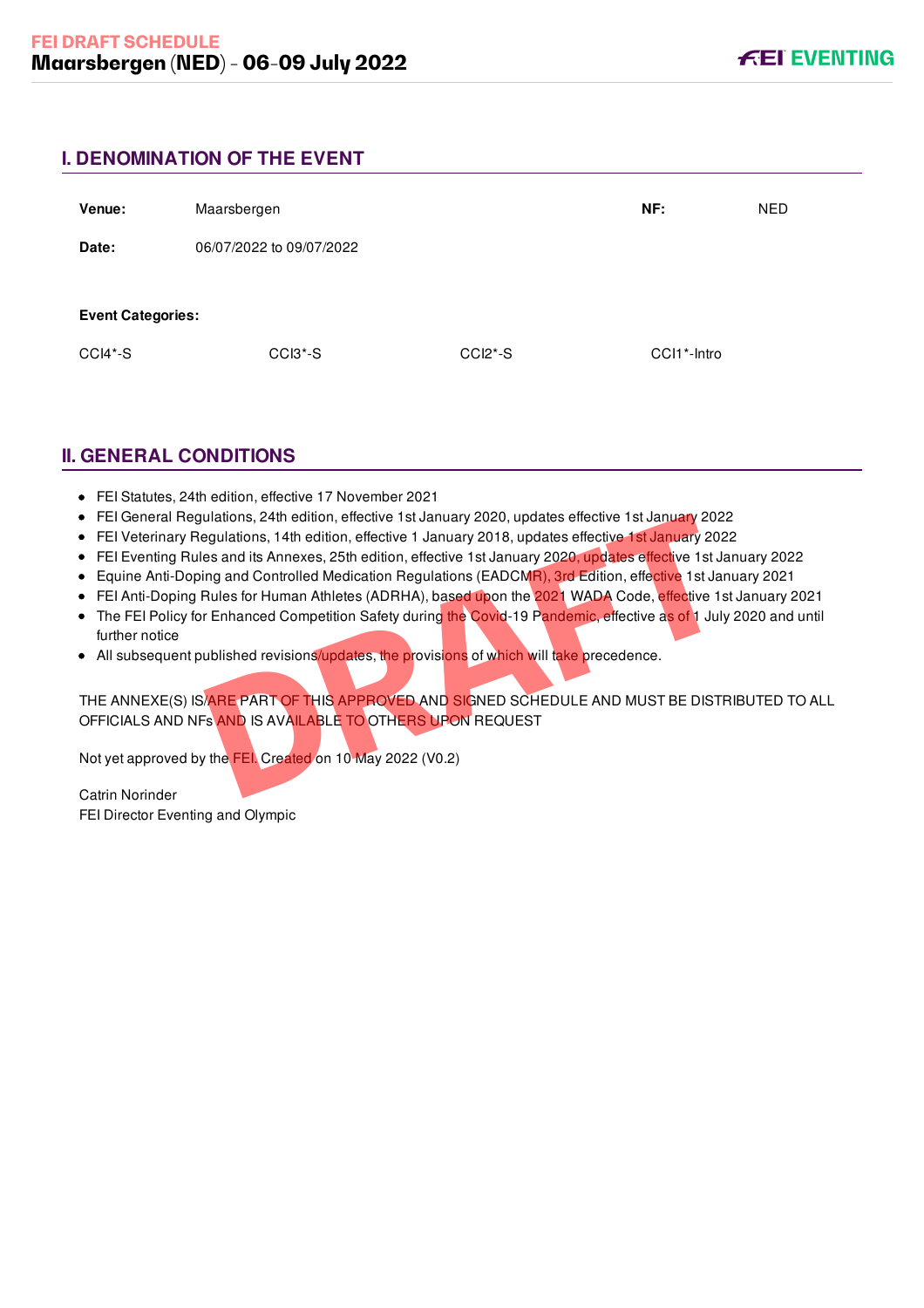# **Table of Contents**

| IX. COMPETITIONS |
|------------------|
|                  |
|                  |
|                  |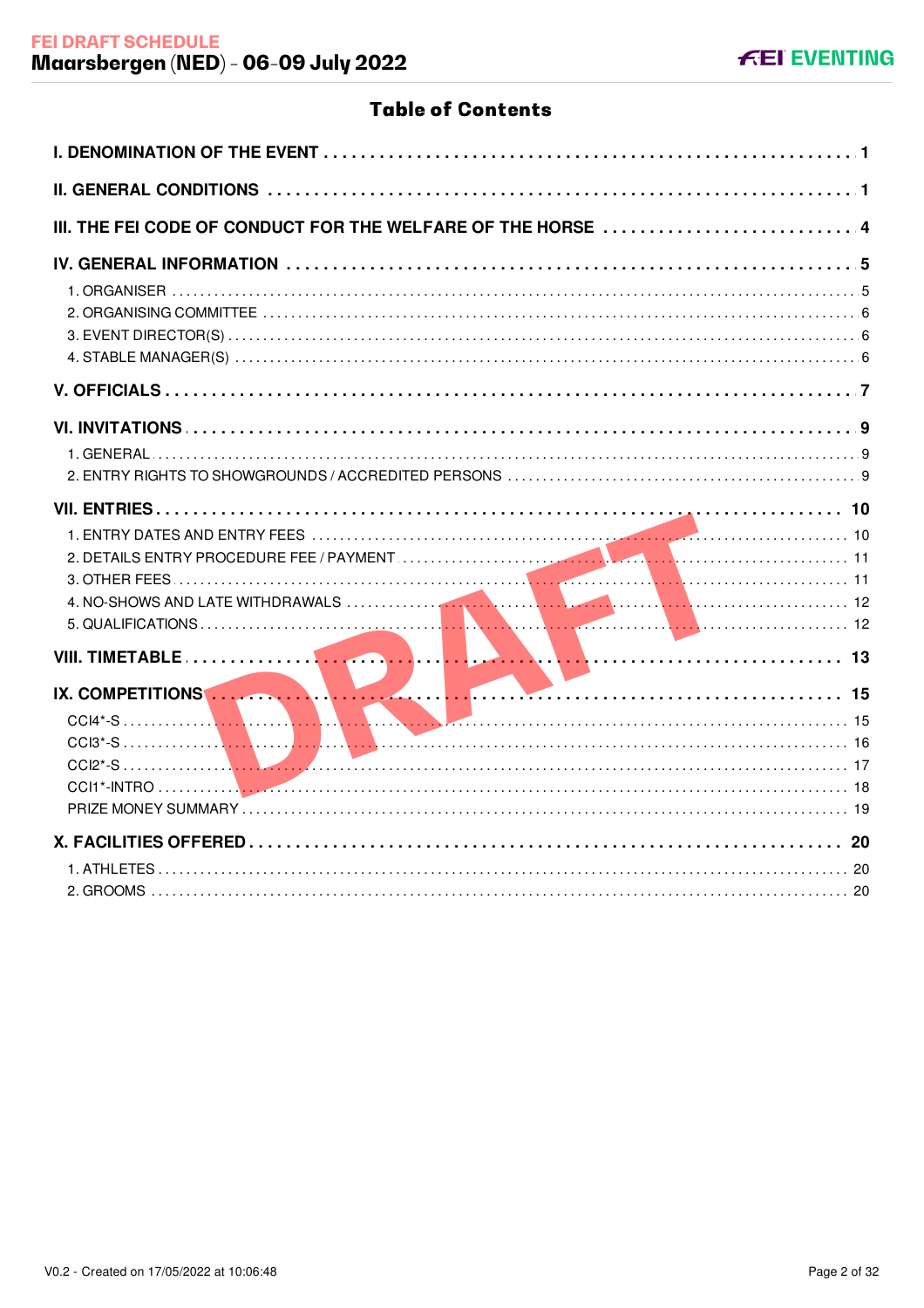| XI. LOGISTICAL, ADMINISTRATIVE AND TECHNICAL INFORMATION  21                        |  |
|-------------------------------------------------------------------------------------|--|
|                                                                                     |  |
|                                                                                     |  |
|                                                                                     |  |
|                                                                                     |  |
|                                                                                     |  |
|                                                                                     |  |
|                                                                                     |  |
|                                                                                     |  |
|                                                                                     |  |
|                                                                                     |  |
|                                                                                     |  |
|                                                                                     |  |
| 13. LOCAL TRANSPORTATION & ARRANGEMENTS FROM HOTEL TO SHOWGROUNDS  23               |  |
|                                                                                     |  |
|                                                                                     |  |
|                                                                                     |  |
|                                                                                     |  |
|                                                                                     |  |
|                                                                                     |  |
|                                                                                     |  |
|                                                                                     |  |
|                                                                                     |  |
|                                                                                     |  |
|                                                                                     |  |
| 7.2 VACCINATIONS - EQUINE INFLUENZA (FEI VETERINARY REGULATIONS ARTICLE 1003)  25   |  |
|                                                                                     |  |
|                                                                                     |  |
| 7.5 LIMB SENSITIVITY EXAMINATION (FEI VETERINARY REGULATIONS ARTICLE 1048-1053)  26 |  |
|                                                                                     |  |
|                                                                                     |  |
| 8.2 ELECTIVE TESTING (FEI VETERINARY REGULATIONS ARTICLES 1057 AND 1058)  26        |  |
|                                                                                     |  |
|                                                                                     |  |
|                                                                                     |  |
| 1. THE FEI POLICY FOR ENHANCED COMPETITION SAFETY DURING THE COVID-19 PANDEMIC  28  |  |
|                                                                                     |  |
|                                                                                     |  |
|                                                                                     |  |
|                                                                                     |  |
|                                                                                     |  |
|                                                                                     |  |
|                                                                                     |  |
|                                                                                     |  |
|                                                                                     |  |
|                                                                                     |  |
|                                                                                     |  |
|                                                                                     |  |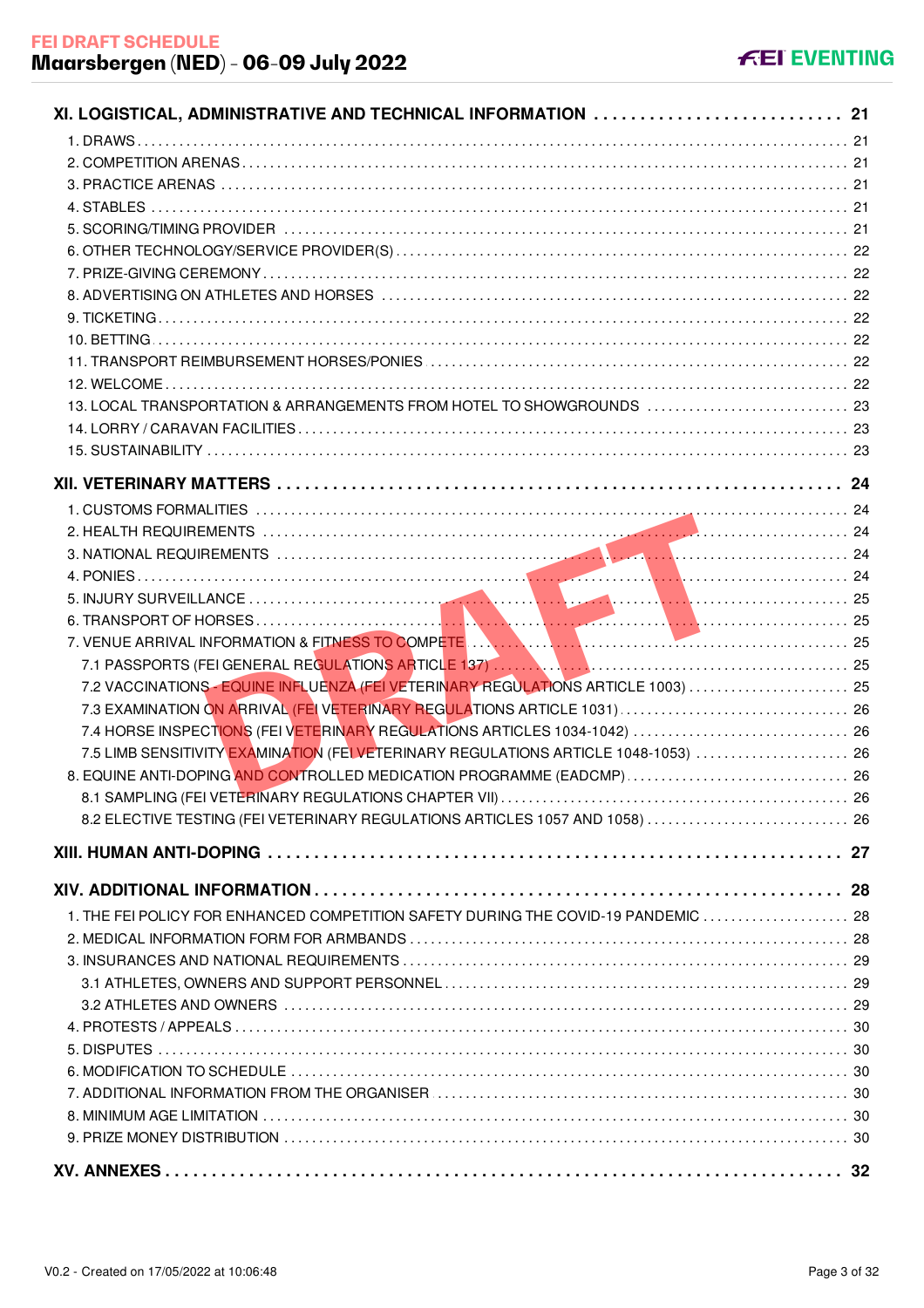# <span id="page-4-0"></span>**III. THE FEI CODE OF CONDUCT FOR THE WELFARE OF THE HORSE**

The Fédération Equestre Internationale (FEI) expects all those involved in international equestrian sport to adhere to the FEI's Code of Conduct and to acknowledge and accept that at all times the welfare of the horse must be paramount and must never be subordinated to competitive or commercial influences.

- 1. At all stages during the preparation and training of competition horses, welfare must take precedence over all other demands. This includes good horse management, training methods, farriery and tack, and transportation.
- 2. Horses and Athletes must be fit, competent and in good health before they are allowed to compete. This encompasses medication use, surgical procedures that threaten welfare or safety, pregnancy in mares and the misuse of aids.
- 3. Events must not prejudice horse welfare. This involves paying careful attention to the competition areas, ground surfaces, weather conditions, stabling, site safety and fitness of the horse for onward travel after the event.
- 4. Every effort must be made to ensure that horses receive proper attention after they have competed and that they are treated humanely when their competition careers are over. This covers proper veterinary care, competition injuries, euthanasia and retirement.
- 5. The FEI urges all involved with the sport to attain the highest levels of education in their areas of expertise.

The Long version of this Code can be obtained from the Fédération Equestre Internationale, HM King Hussein I Building, Chemin de la Joliette 8, 1006 Lausanne, Switzerland. Telephone: +41 21 310 47 47. The Code is available in English. The Code is also available on the FEI's website:<https://inside.fei.org/fei/regulations/general-rules>.

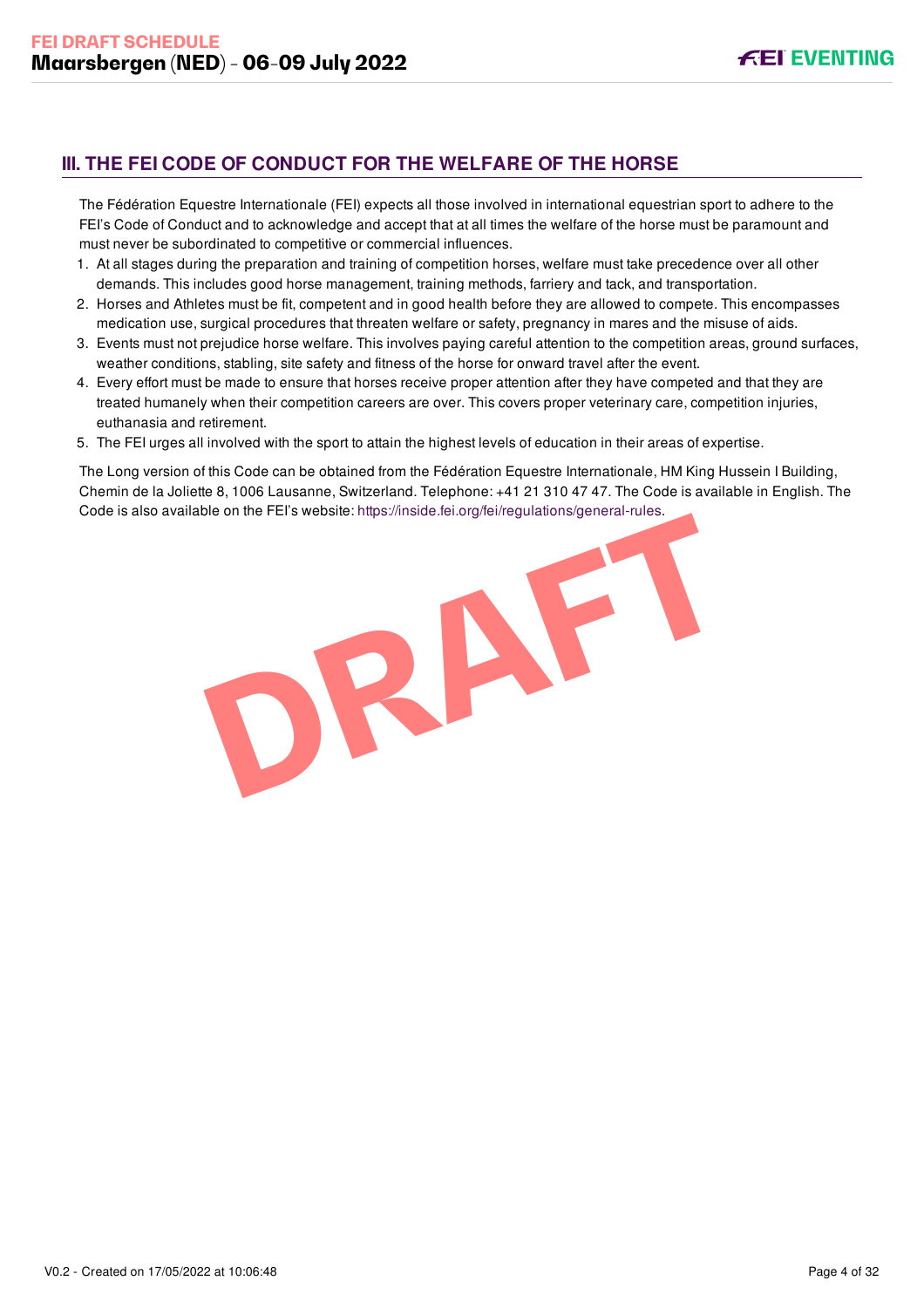# <span id="page-5-0"></span>**IV. GENERAL INFORMATION**

### <span id="page-5-1"></span>**1. ORGANISER**

| Name:    | Maarsbergen Horse Trials                              |
|----------|-------------------------------------------------------|
| Address: | Maarnsegrindweg 30<br>3953 LW Maarsbergen Netherlands |
| Phone:   | 0343 431218                                           |
| Fax:     |                                                       |
| Email:   | contact@maarsbergenhorsetrials.nl                     |
| Website: | www.maarsbergenhorsetrials.nl                         |

#### **Showground contact details**

| nowground contact details |                                                       |                              |                |
|---------------------------|-------------------------------------------------------|------------------------------|----------------|
| Venue name:               | Maarsbergen                                           |                              |                |
| Address:                  | Maarnsegrindweg 30<br>3953 LW Maarsbergen Netherlands |                              |                |
| Phone:                    |                                                       |                              |                |
| <b>GPS Coordinates:</b>   | Lat: 52.04562, Long: 5.40141                          |                              |                |
|                           |                                                       |                              |                |
|                           |                                                       | <b>Manufacture</b><br>$\Box$ |                |
|                           |                                                       |                              |                |
| -Wijkerweg-               | Landgoed Maarsbergen                                  | and the state                |                |
|                           |                                                       |                              |                |
|                           |                                                       |                              |                |
|                           |                                                       |                              |                |
| Google                    |                                                       |                              | Map data ©2022 |

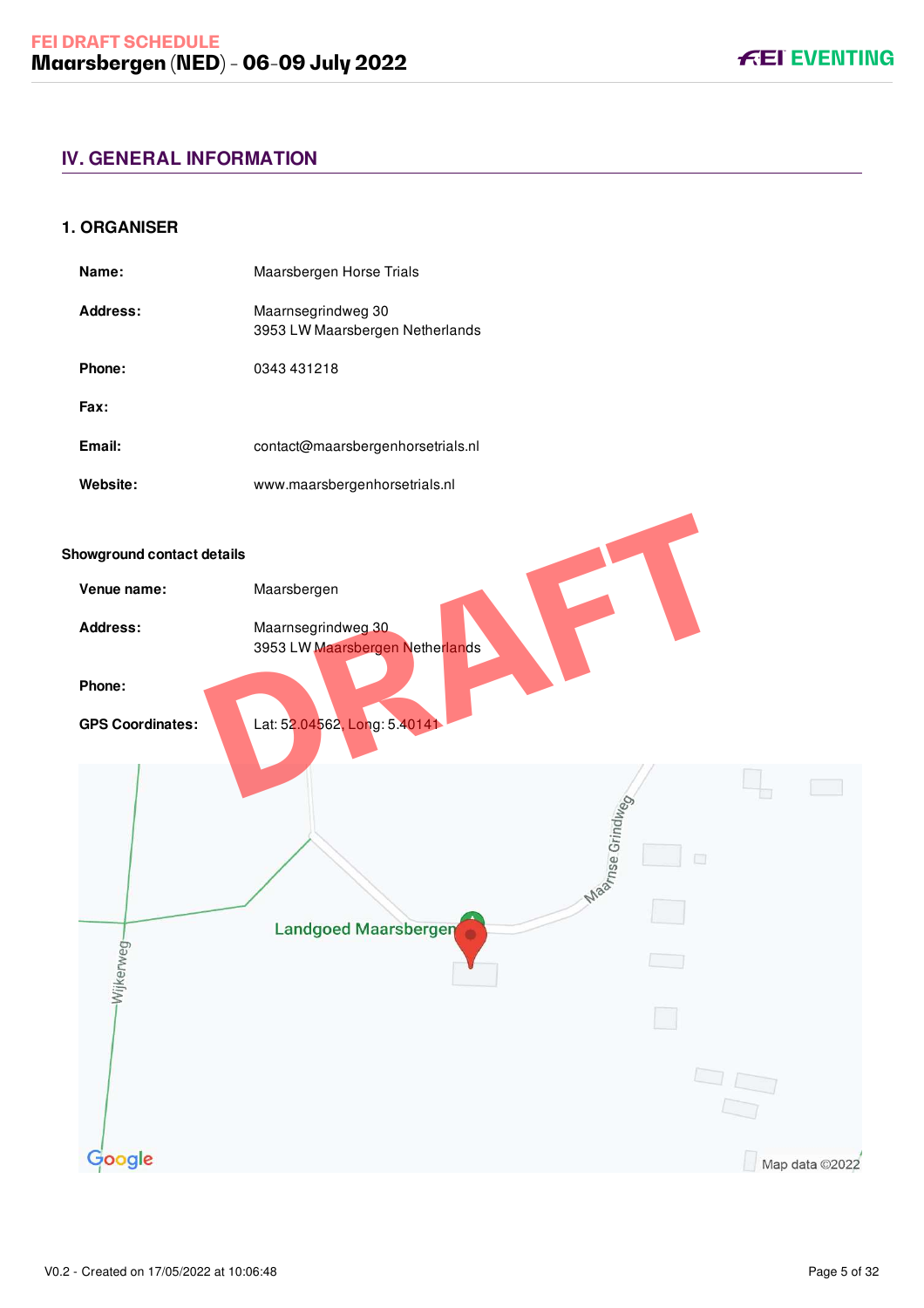# <span id="page-6-0"></span>**2. ORGANISING COMMITTEE**

| <b>Show Secretary</b>         | Margiten Judy SCHEP  |
|-------------------------------|----------------------|
| <b>President of the Event</b> | Maurits VAN DER GOES |
| <b>Press Officer</b>          | Marloes POLMAN       |

# <span id="page-6-1"></span>**3. EVENT DIRECTOR(S)**

- **Name:** Maurits VAN DER GOES
- **Address:** 3953 LW Maarsbergen Netherlands

# <span id="page-6-2"></span>**4. STABLE MANAGER(S)**

**Name:** Nadine MULDER

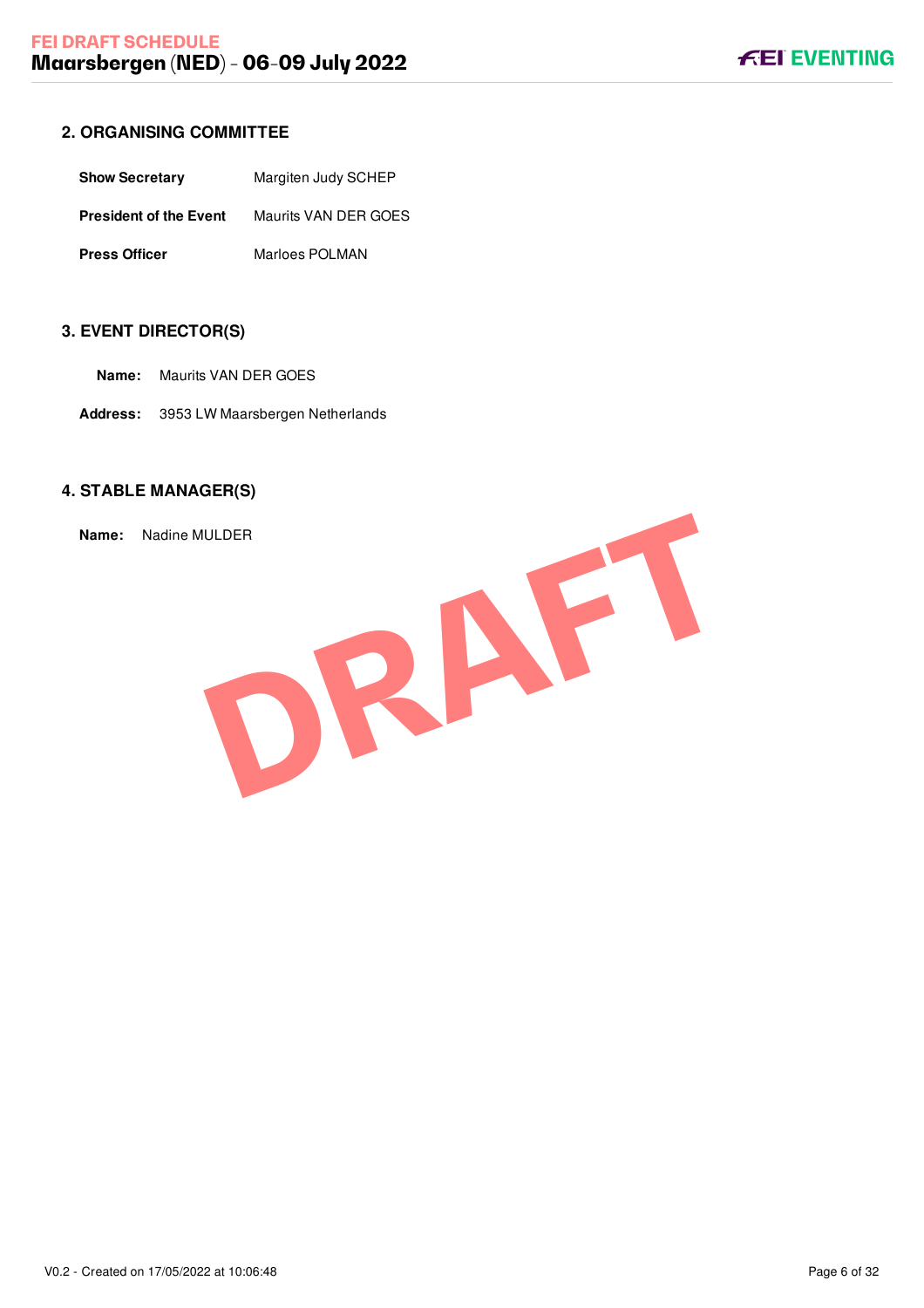# <span id="page-7-0"></span>**V. OFFICIALS**

**Please note that the schedule has been approved under the provision that all appointed Officials have successfully passed the online FEI Competency Evaluation Test.** 

**At least one Permitted Treating Vet must be appointed for every 200 horses at the venue (Veterinary regulations, art. 1007).**

| <b>Assignment</b>                | Name / FEI ID                         | <b>NF</b>  | <b>Function</b>        | <b>Events</b>            |
|----------------------------------|---------------------------------------|------------|------------------------|--------------------------|
| 1. Ground Jury                   |                                       |            |                        |                          |
| CCI4*-S                          |                                       |            |                        |                          |
| <b>Ground Jury President</b>     | <b>Andrew BENNIE</b><br>10003589      | <b>NZL</b> | Judge (3)              |                          |
| <b>Ground Jury Member</b>        | <b>Rene VAN DER LOO</b><br>10119570   | <b>NED</b> | Judge $(2)$            |                          |
| <b>CCI3*-S</b>                   |                                       |            |                        |                          |
| <b>Ground Jury President</b>     | <b>Merel SCHURINK</b><br>10020165     | <b>NED</b> | Judge <sup>(3)</sup>   |                          |
| <b>Ground Jury Member</b>        | <b>Elizabeth WINTER</b><br>10007613   | <b>GBR</b> | Judge (2)              |                          |
| <b>CCI2*-S</b>                   |                                       |            |                        |                          |
| <b>Ground Jury President</b>     | <b>Sonja THEIS</b><br>10059486        | <b>GER</b> | Judge $(2)$            |                          |
| <b>Additional Dressage Judge</b> | <b>Annelies TERRA</b><br>10234774     | <b>NED</b> | Judge (National)       |                          |
| CCI1*-Intro                      |                                       |            |                        |                          |
| <b>Ground Jury President</b>     | <b>Sandra BAKKER</b><br>10119566      | <b>NED</b> | Judge $(2)$            |                          |
| <b>Additional Dressage Judge</b> | <b>Henry ALBERTUS</b><br>10220086     | <b>NED</b> | Judge (National)       |                          |
| 2. Technical Delegate            |                                       |            |                        |                          |
| <b>Technical Delegate</b>        | <b>Mathias OTTO-ERLEY</b><br>10052716 | <b>GER</b> | Technical delegate (3) | CCI4*-S                  |
| <b>Technical Delegate</b>        | <b>Rob JANSSEN</b><br>10098714        | <b>NED</b> | Technical delegate (2) | CCI3*-S, CCI1*-<br>Intro |
| <b>Technical Delegate</b>        | <b>Mathias OTTO-ERLEY</b><br>10052716 | <b>GER</b> | Technical delegate (3) | CCI2*-S                  |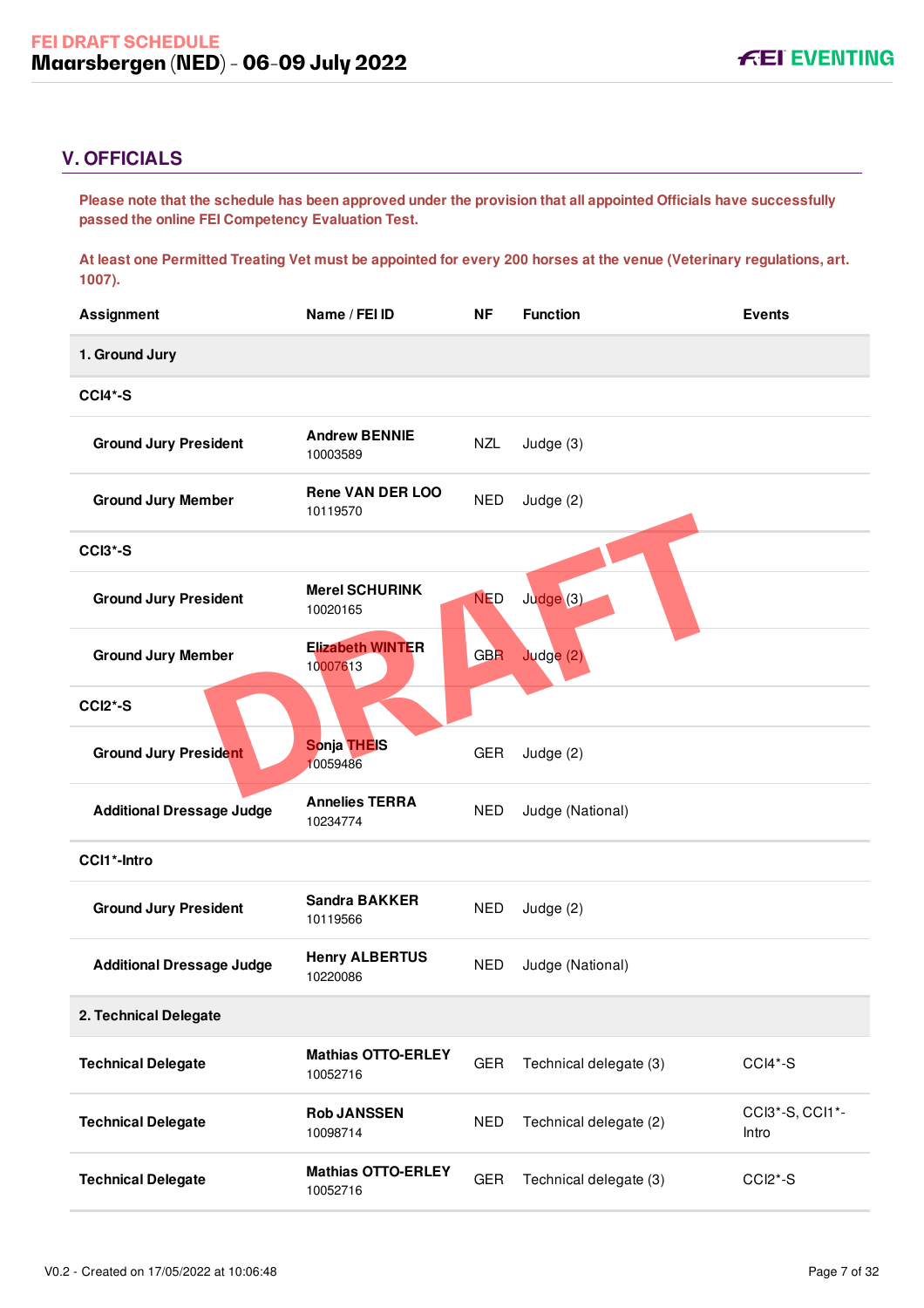# **FEI DRAFT SCHEDULE Maarsbergen (NED) - 06-09 July 2022**

| <b>Assignment</b>                                     | Name / FEI ID                                      | ΝF         | <b>Function</b>                        | <b>Events</b>     |
|-------------------------------------------------------|----------------------------------------------------|------------|----------------------------------------|-------------------|
| 3. Course Designer                                    |                                                    |            |                                        |                   |
| <b>Cross Country Course</b><br><b>Designer</b>        | <b>Eric WINTER</b><br>10004096                     | <b>GBR</b> | Course designer (3)                    | All Events        |
| <b>Jumping Course Designer</b>                        | Kris GELDER, VAN<br>10052097                       | <b>NED</b> | Course designer (3)                    | <b>All Events</b> |
| 4. Chief Steward                                      |                                                    |            |                                        |                   |
| <b>Chief Steward</b>                                  | <b>Hans VELLENGA</b><br>10092092                   | <b>NED</b> | Steward (3)                            | All Events        |
| <b>5. Assistant Stewards</b>                          |                                                    |            |                                        |                   |
| <b>Assistant Steward</b>                              | <b>Hans HESTER</b><br>10248055                     | <b>NED</b> | Steward (National)                     | All Events        |
| <b>Overall Steward</b>                                | <b>Ingeborg LAPIEN</b><br>10075715                 | <b>NED</b> | Steward (2)                            | <b>All Events</b> |
| <b>Overall Steward</b>                                | <b>Jennifer KEJA</b><br>10164282                   | <b>NED</b> | Steward (1)                            | <b>All Events</b> |
| 6. FEI Veterinary Delegate                            |                                                    |            |                                        |                   |
| Veterinary Delegate                                   | <b>Ben T. H. M.</b><br><b>HORSMANS</b><br>10049450 | <b>NED</b> | Official Veterinarian (3)              | All Events        |
| 7. Veterinary Service Manager & Treating Veterinarian |                                                    |            |                                        |                   |
| <b>Veterinary Service Manager</b><br>(VSM)            | <b>Gertjan DEN HEIJER</b><br>10106076              | <b>NED</b> | FEI Permitted Treating<br>Veterinarian | <b>All Events</b> |

# **KEI EVENTING**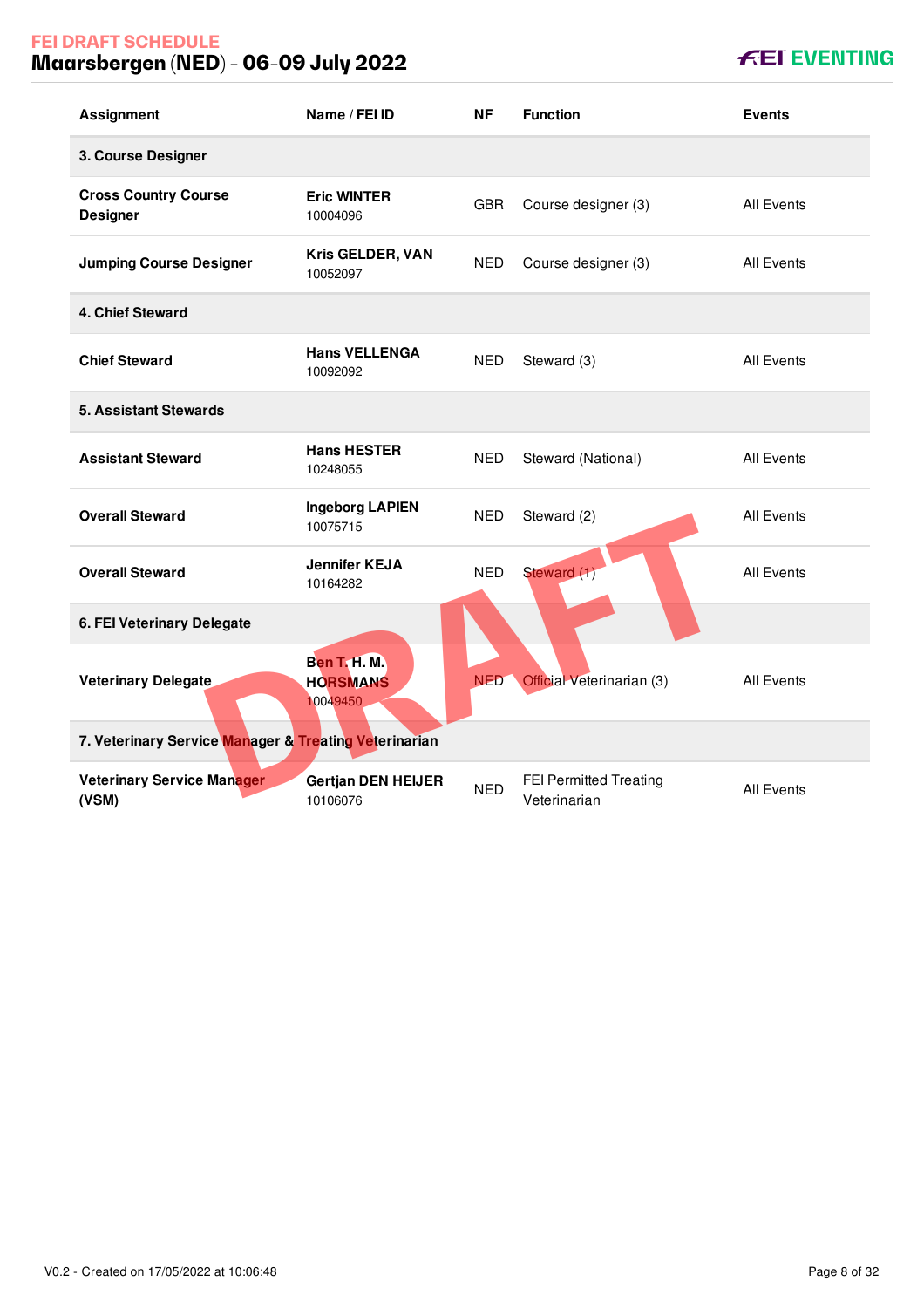# <span id="page-9-0"></span>**VI. INVITATIONS**

### <span id="page-9-1"></span>**1. GENERAL**

| <b>Invited NFs</b>                               | Unlimited                                     |
|--------------------------------------------------|-----------------------------------------------|
| Number of athletes from the host<br>nation       | Unlimited                                     |
| Number of athletes per NF                        | Unlimited                                     |
| Maximum number of horses per<br>athlete          | 6<br>Max 2 in CCI4, max 3 in CCI1, CCI2, CCI3 |
| Ballot procedure in case of<br>excessive entries | First entered first served.                   |

Maximum number of competitors 200

Athletes are invited by the Organiser through their National Federation. One (1) groom per athlete. Framericanse and Determined Tederation.<br>
TO SHOWGROUNDS / ACCREDITED PERSONS<br>
DRAFT ACCREDITED PERSONS<br>
DRAFT ACCREDITED PERSONS<br>
DRAFT ACCREDITED PERSONS<br>
DRAFT ACCREDITED PERSONS

# <span id="page-9-2"></span>**2. ENTRY RIGHTS TO SHOWGROUNDS / ACCREDITED PERSONS**

Entry right to the stable area according to FEI Veterinary Regulations Articles 1008-1009

## **NUMBER OF ACCREDITED PERSONS**

| <b>Athlete</b> |                                                 |
|----------------|-------------------------------------------------|
| <b>Partner</b> |                                                 |
| Groom          |                                                 |
| Horse owner    | 2 accreditations per horse acc. to FEI Passport |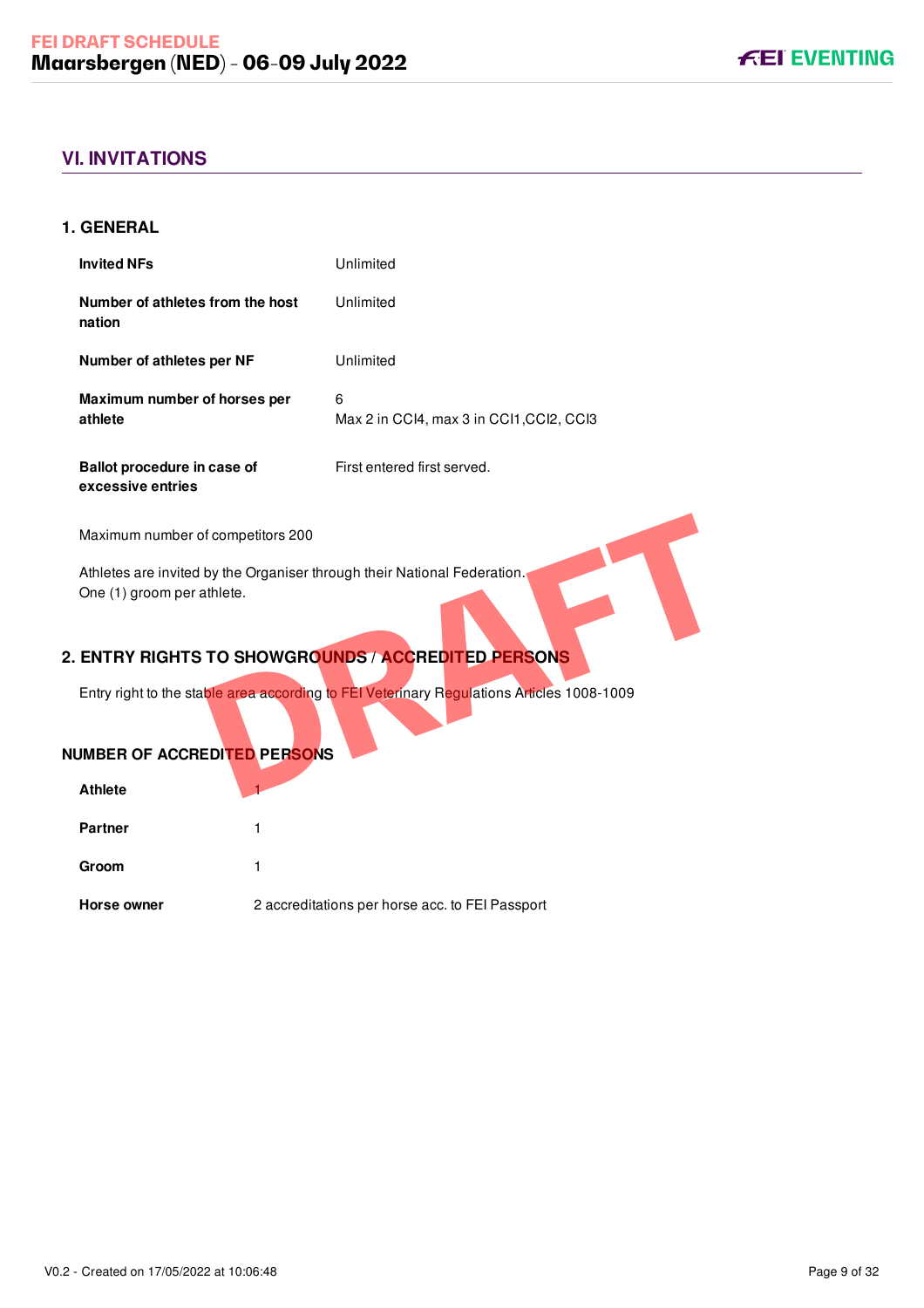# <span id="page-10-0"></span>**VII. ENTRIES**

### **IMPORTANT**

- Entries must be made through the FEI Entry System for all categories of this Event ([https://entry.fei.org\)](https://entry.fei.org);
- Additional documentation can be found at: <https://inside.fei.org/fei/your-role/it-services/fei-entry-system>
- All Athletes and Horses participating in any International Competition must be registered with the FEI;
- Athletes and/or Horses present at the Event without having been entered through the FEI's Online Entry System will automatically be disqualified unless compelling circumstances warrant otherwise.

2nd horse and more get 5% discount on total fee.

### <span id="page-10-1"></span>**1. ENTRY DATES AND ENTRY FEES**

Entries have to be in accordance with Art. 509 of the FEI Eventing Rules, 25th edition, effective 1st January 2020, updates effective 1st January 2022.

| effective 1st January 2022.                  |                                                                                                 |
|----------------------------------------------|-------------------------------------------------------------------------------------------------|
| <b>Deadlines for entries</b>                 |                                                                                                 |
| <b>Closing date for</b><br>definite entries: | CCI4*-S 20/06/2022<br>CCI3*-S 20/06/2022<br>CCI2*-S 20/06/2022<br>CCI1*-Intro 20/06/2022        |
| Last date for<br>substitutions:              | CCI4*-S 30/06/2022<br>CCI3*-S 30/06/2022<br>CCI2*-S 30/06/2022<br><b>CCI1*-Intro</b> 30/06/2022 |

#### **Fees for horses**

| Entry fee per horse              |                        |  |
|----------------------------------|------------------------|--|
| CCI4*-S                          | 335 EUR incl. VAT (9%) |  |
| CCI3 <sup>*</sup> -S             | 275 EUR incl. VAT (9%) |  |
| CCI <sub>2</sub> <sup>*</sup> -S | 255 EUR incl. VAT (9%) |  |
| CCI1 <sup>*</sup> -Intro         | 195 EUR incl. VAT (9%) |  |

#### **EADCMP Fee**

Lower Level Events (CIMs) CHF 18 per horse per event (For definition of CIMs see Appendix E of the FEI General Regulations) Higher Level Events CHF 25 per horse per event (All other events not defined as CIMs)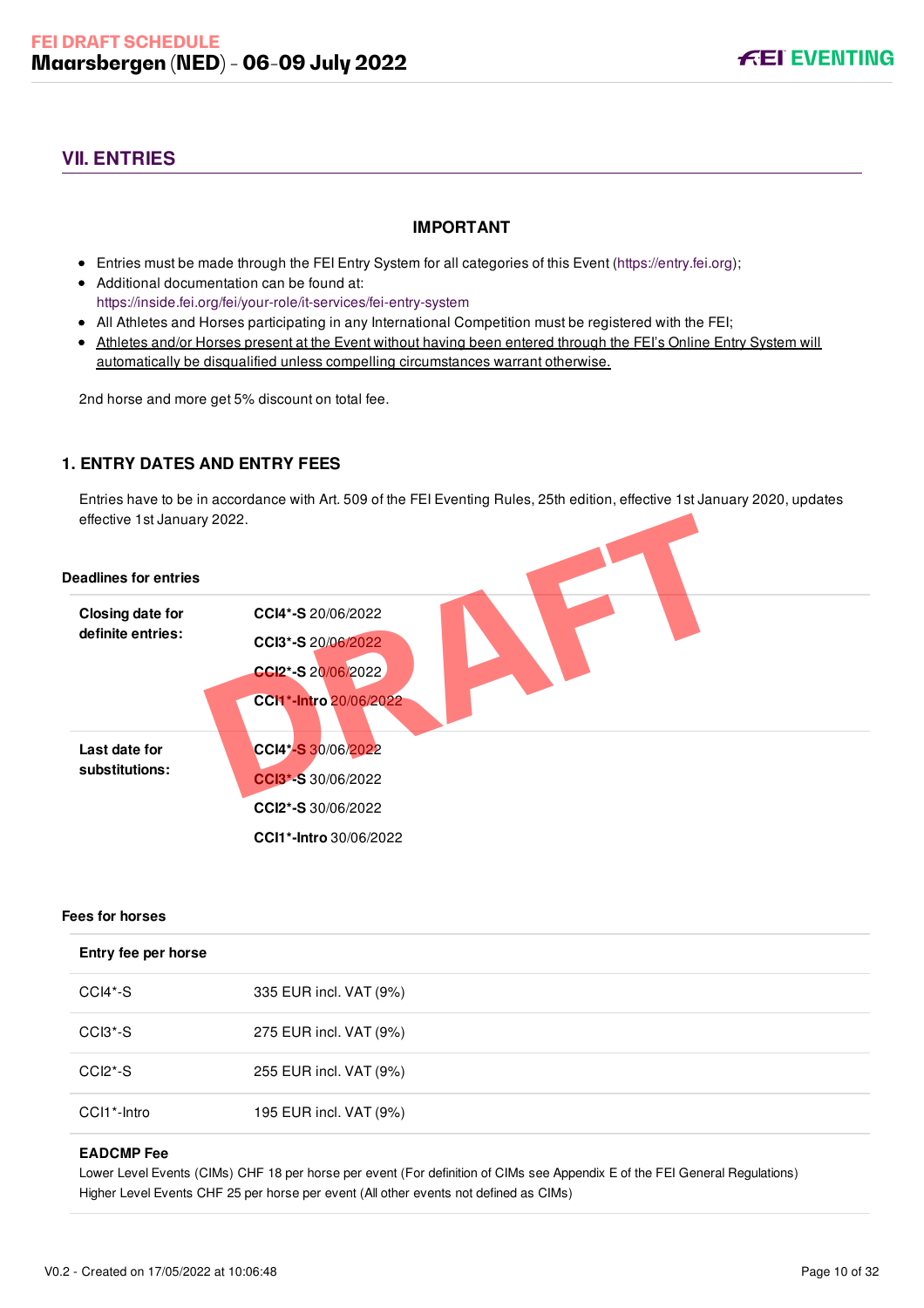# **FEI DRAFT SCHEDULE Maarsbergen (NED) - 06-09 July 2022**

| CCI4*-S                          | 25 EUR incl. VAT (0%) (25 CHF not included in entry fee)                                                      |
|----------------------------------|---------------------------------------------------------------------------------------------------------------|
| CCI3*-S                          | 18 EUR incl. VAT (0%) (18 CHF not included in entry fee)                                                      |
| CCI <sub>2</sub> <sup>*</sup> -S | 18 EUR incl. VAT (0%) (18 CHF not included in entry fee)                                                      |
| CCI1*-Intro                      | 18 EUR incl. VAT (0%) (18 CHF not included in entry fee)                                                      |
| Stabling fee per horse           |                                                                                                               |
| $CCI4*-S$                        | 165 EUR incl. VAT (9%)                                                                                        |
| CCI3*-S                          | 165 EUR incl. VAT (9%)                                                                                        |
| CCI2*-S                          | 165 EUR incl. VAT (9%)                                                                                        |
| CCI1*-Intro                      | 165 EUR incl. VAT (9%)                                                                                        |
| Total fee per horse              |                                                                                                               |
| CCI4*-S                          | 525 EUR incl. VAT                                                                                             |
| CCI3*-S                          | 458 EUR incl. VAT                                                                                             |
| CCI2*-S                          | 438 EUR incl. VAT                                                                                             |
| CCI1*-Intro                      | 378 EUR incl. VAT                                                                                             |
|                                  | 2. DETAILS ENTRY PROCEDURE FEE / PAYMENT                                                                      |
| ABNANL2A                         | Pay before June 20th 2022 on our bank account number NL50 ABNA 0551749628, Maarsbergen Horse Trials. BIC code |

# <span id="page-11-0"></span>**2. DETAILS ENTRY PROCEDURE FEE / PAYMENT**

### <span id="page-11-1"></span>**3. OTHER FEES**

All other fees must be listed hereunder with the details of the amounts to be charged and approved by the FEI. Only fees approved by the FEI and listed in the approved Schedule can be charged by the OC.

| Electricity for boxes<br>(upon request) | Included in stable fee           |
|-----------------------------------------|----------------------------------|
| Manure disposal                         | Included in entry fee            |
| Hav                                     | 30 EUR per bale incl. VAT (9%)   |
| Straw                                   | 12.5 EUR per bale incl. VAT (9%) |
| Shavings                                | 15 EUR per bale incl. VAT (9%)   |
| Sanitary facilities                     | Included in entry fee            |

### **Lorry / Caravan area**

**FEI EVENTING**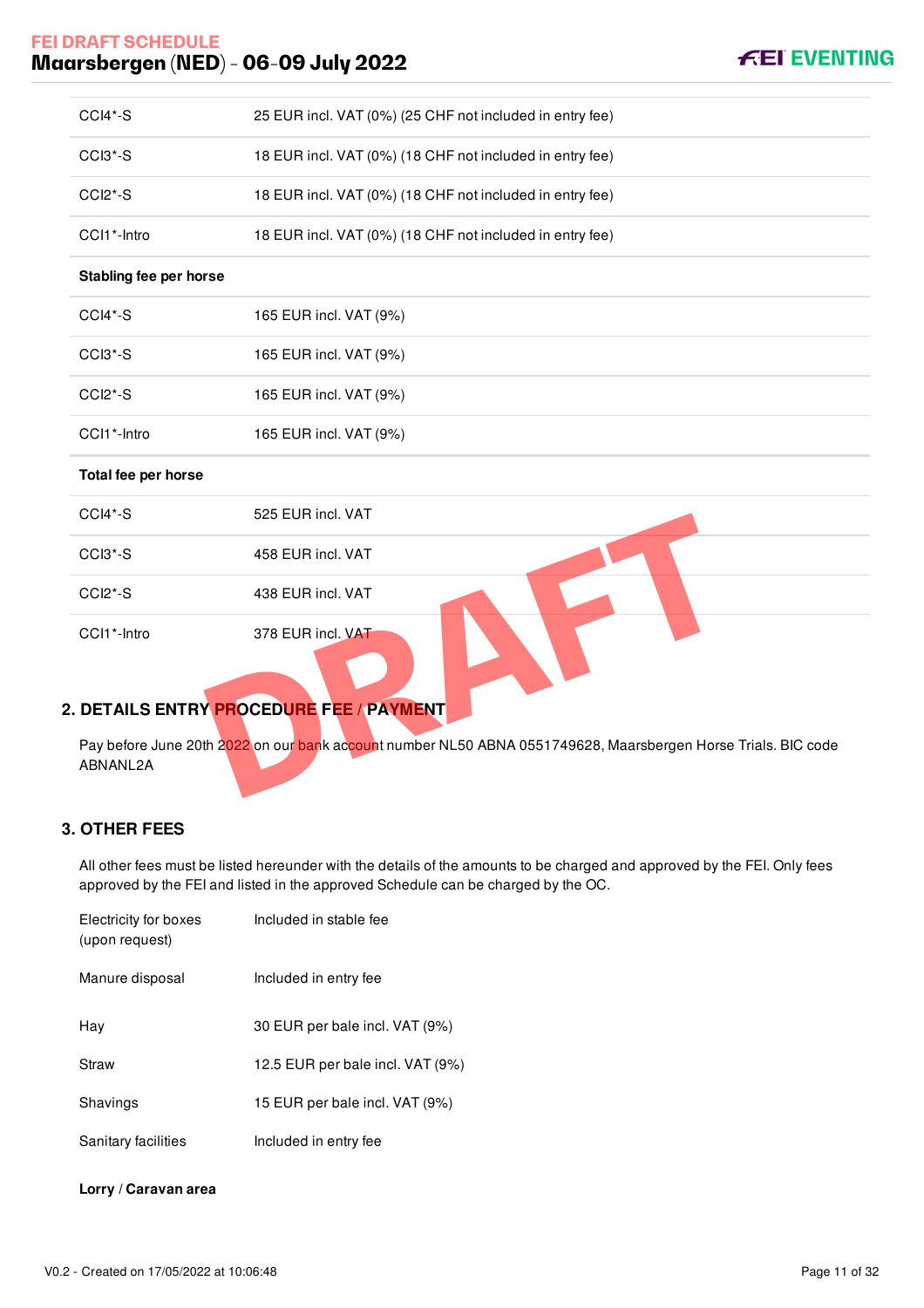# **FEI DRAFT SCHEDULE Maarsbergen (NED) - 06-09 July 2022**



Parking price 50 EUR incl. VAT (21%)

Power supply Provided by the OC at the following cost: 65 EUR per lorry/caravan incl. VAT (21%)

Water supply **Provided by the OC for free** Included

DOGS STRICTLY FORBIDDEN AT ALL TIMES IN STABLING & PARKING AREA. DOGS ARE NOT ALLOWED IN STABLE AND PARKING AREA

All aforementioned amounts include VAT, if applicable

VAT number of the Organiser: NL8144.26.554B0

### <span id="page-12-0"></span>**4. NO-SHOWS AND LATE WITHDRAWALS**

In the case of withdrawals after the date of definite entries or no-shows the athlete or the respective NF will be held liable to reimburse the OC for the actual financial loss incurred by the OC (i.e. stabling and hotel expenses) as a result of the late withdrawal or no-show.

**Amount charged** 200 EUR

#### **Refund procedure**

After definite entry date: by showing veterinarian or medical report before competition starts: € 175,-. Without report or no show: € 200, ow.<br>
200 EUR<br>
ate: by showing veterfinarian or medical report before competition starts: € 175,-. Wit<br>
<br> **DRAFTA CONTENT OF A CONTENT OF A CONTENT OF A CONTENT OF A CONTENT OF A CONTENT OF A CONTENT OF A CONTENT OF A CONT** 

### <span id="page-12-1"></span>**5. QUALIFICATIONS**

Entries have to be in accordance with Art. 520 and 521 of the FEI Eventing Rules, 25th edition, effective 1st January 2020, updates effective 1st January 2022.

The eligibility to compete will be determined by a combination of the following:

- The level of the Athlete category (National, D, C, B, A) (Art.519)
- The achievement of a number of Minimum Eligibility Requirements according to the eligibility matrix of requirements (Art. 520)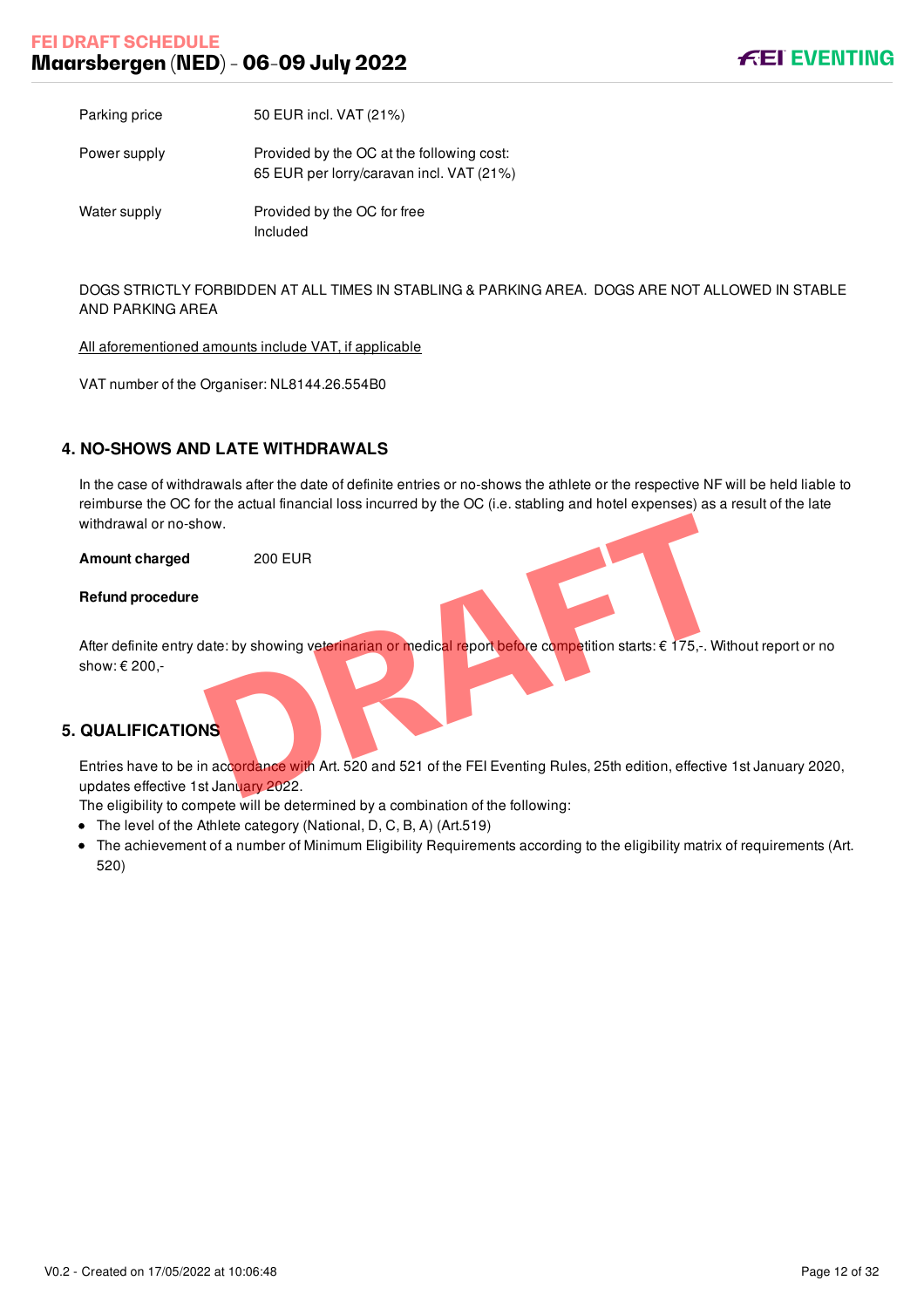# <span id="page-13-0"></span>**VIII. TIMETABLE**

| <b>CCI4*-S</b>                    | Day            | <b>Date</b> | <b>Time</b>   |
|-----------------------------------|----------------|-------------|---------------|
| Vet examination on arrival        | Tuesday        | 05/07/2022  | 13:00 - 20:00 |
| <b>Opening of stables</b>         | Tuesday        | 05/07/2022  | 13:00 - 20:00 |
| <b>Declaration of starters</b>    | Tuesday        | 05/07/2022  | 20:00         |
| <b>Official course inspection</b> | Wednesday      | 06/07/2022  | 09:00         |
| <b>Dressage Test</b>              | Thursday       | 07/07/2022  | 10:00         |
| <b>Jumping Test</b>               | Friday         | 08/07/2022  | 15:00         |
| <b>Cross-Country Test</b>         | Saturday       | 09/07/2022  | 15:00         |
| Prize-giving                      | Saturday       | 09/07/2022  | 17:00         |
|                                   |                |             |               |
| CCI3*-S                           | <b>Day</b>     | <b>Date</b> | <b>Time</b>   |
| Vet examination on arrival        | Tuesday        | 05/07/2022  | 13:00 - 20:00 |
| <b>Opening of stables</b>         | Tuesday        | 05/07/2022  | 13:00 - 20:00 |
| <b>Declaration of starters</b>    | <b>Tuesday</b> | 05/07/2022  | 20:00         |
| Official course inspection        | Wednesday      | 06/07/2022  | 09:00         |
| <b>Dressage Test</b>              | Thursday       | 07/07/2022  | 10:00         |
| <b>Jumping Test</b>               | Friday         | 08/07/2022  | 13:00         |
| <b>Cross-Country Test</b>         | Saturday       | 09/07/2022  | 13:00         |
| Prize-giving                      | Saturday       | 09/07/2022  | 17:00         |
|                                   |                |             |               |
| CCI2*-S                           | Day            | <b>Date</b> | <b>Time</b>   |
| Vet examination on arrival        | Tuesday        | 05/07/2022  | 13:00 - 20:00 |
| <b>Opening of stables</b>         | Tuesday        | 05/07/2022  | 13:00 - 20:00 |
| <b>Declaration of starters</b>    | Tuesday        | 05/07/2022  | 20:00         |
| <b>Official course inspection</b> | Wednesday      | 06/07/2022  | 09:00         |
| <b>Dressage Test</b>              | Wednesday      | 06/07/2022  | 13:00         |
|                                   |                |             |               |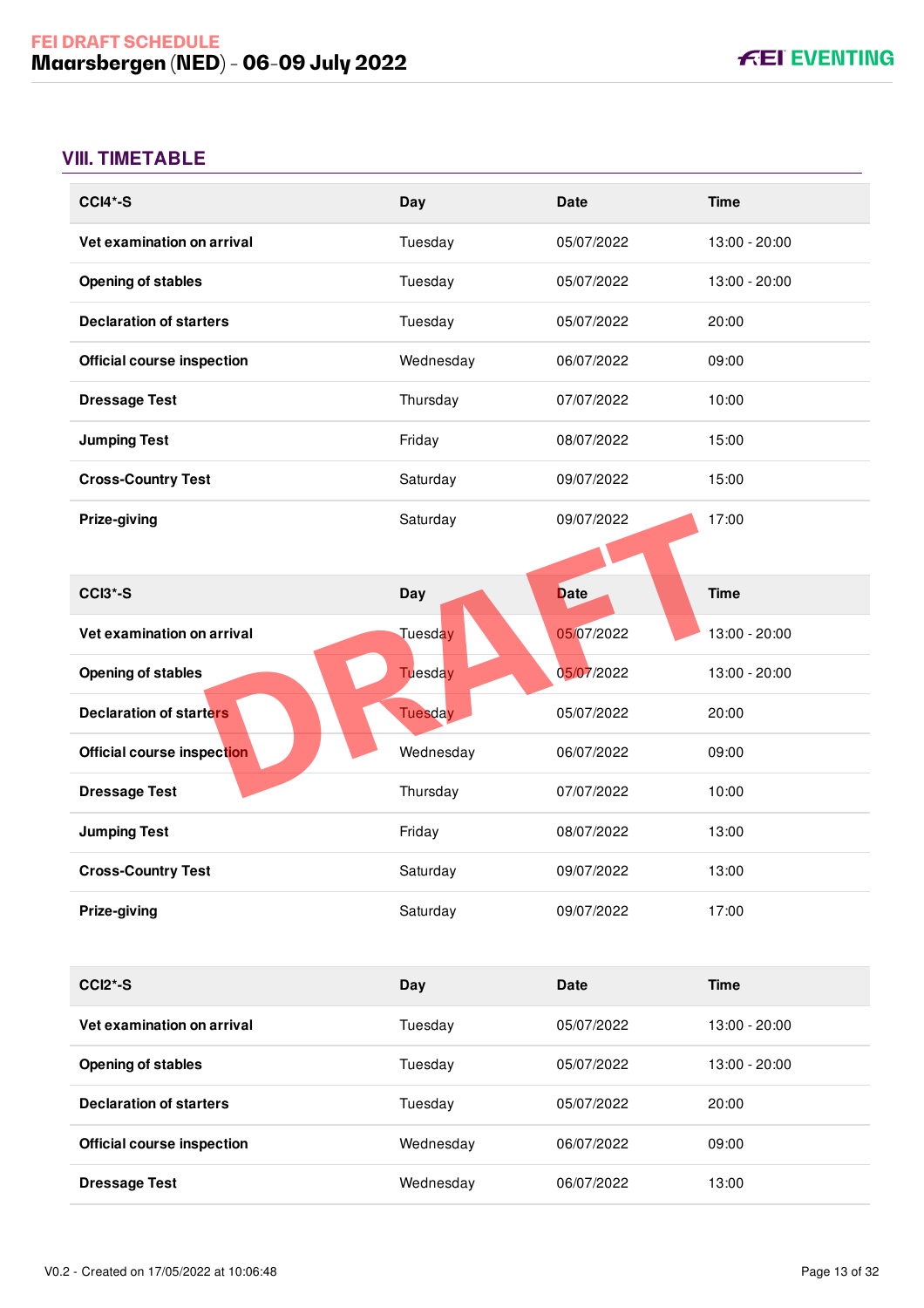# **FEI DRAFT SCHEDULE Maarsbergen (NED) - 06-09 July 2022**

# **KEI EVENTING**

| <b>Jumping Test</b>       | Friday   | 08/07/2022 | 11:00 |
|---------------------------|----------|------------|-------|
| <b>Cross-Country Test</b> | Saturday | 09/07/2022 | 09:00 |
| Prize-giving              | Saturday | 09/07/2022 | 13:00 |

| <b>CCI1*-Intro</b>                | Day       | <b>Date</b> | <b>Time</b>   |
|-----------------------------------|-----------|-------------|---------------|
| Vet examination on arrival        | Tuesday   | 05/07/2022  | 13:00 - 20:00 |
| <b>Opening of stables</b>         | Tuesday   | 05/07/2022  | 13:00 - 20:00 |
| <b>Declaration of starters</b>    | Tuesday   | 05/07/2022  | 20:00         |
| <b>Official course inspection</b> | Wednesday | 06/07/2022  | 09:00         |
| <b>Dressage Test</b>              | Wednesday | 06/07/2022  | 13:00         |
| <b>Jumping Test</b>               | Friday    | 08/07/2022  | 08:00         |
| <b>Cross-Country Test</b>         | Friday    | 08/07/2022  | 16:00         |
| Prize-giving                      | Friday    | 08/07/2022  | 20:00         |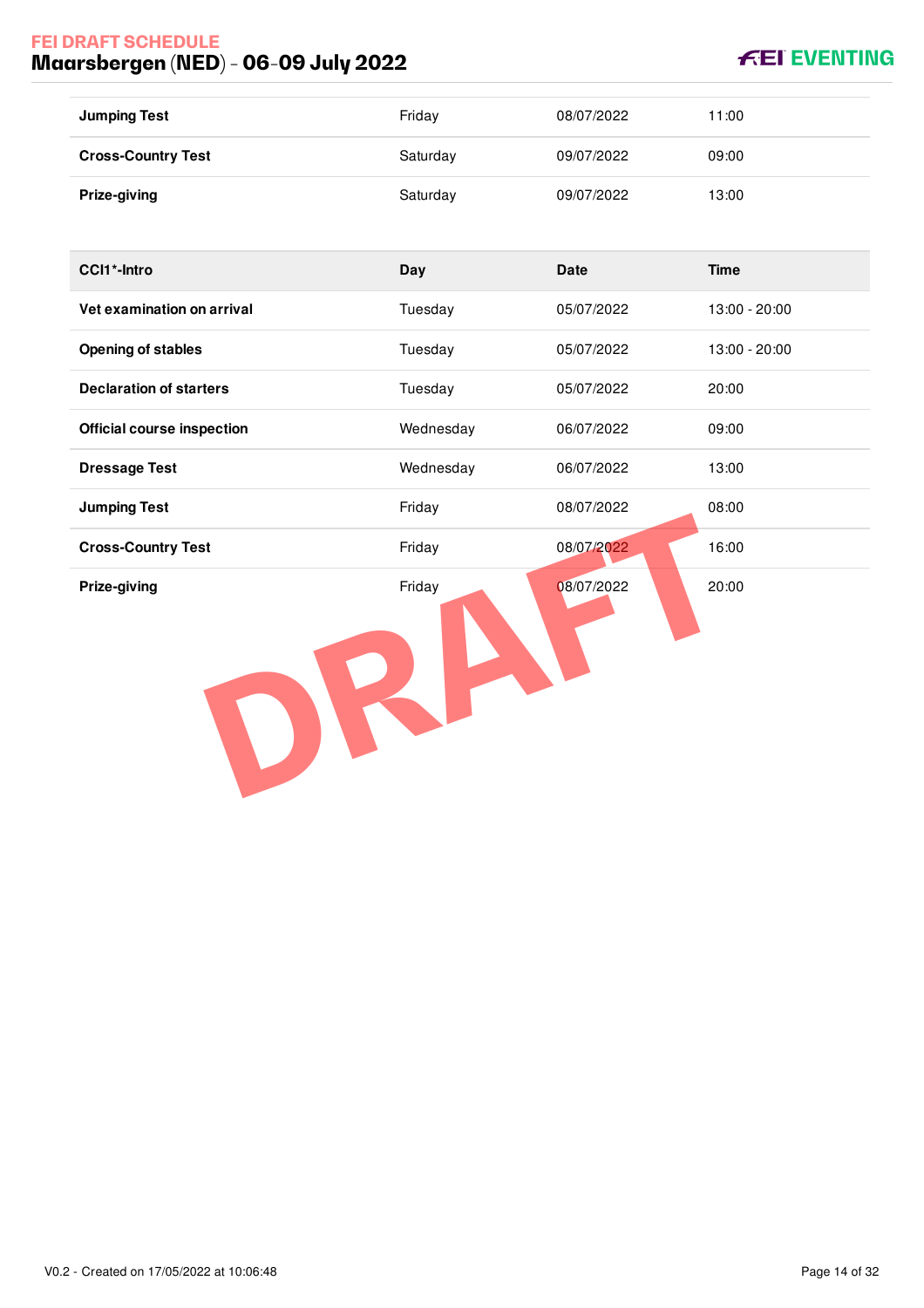## <span id="page-15-0"></span>**IX. COMPETITIONS**

**These competitions will be in accordance with the FEI Eventing Rules and its Annexes, 25th edition, effective 1st January 2020, updates effective 1st January 2022.**

#### <span id="page-15-1"></span>**CCI4\*-S**

| <b>TECHNICAL CONDITIONS</b>                 |                             |               |
|---------------------------------------------|-----------------------------|---------------|
| <b>DRESSAGE TEST</b><br>CCI4*-S             | CCI4*B                      |               |
| <b>CROSS-COUNTRY</b><br><b>TEST</b>         | Length:                     | 3420 - 3990 m |
| CCI4*-S                                     | Speed:                      | 570 m/min     |
|                                             | Number of efforts:          | 35            |
| <b>JUMPING</b>                              | Distance:                   | 600 m         |
| CCI4*-S                                     | Speed:                      | 375 m/min     |
|                                             | Max. number of efforts:     | 14            |
| PRIZE CLASSIFICATION                        | <b>Number of obstacles:</b> | 11            |
| Total amount of prize money per<br>section: | 2,500 EUR                   |               |
| 1st 800 EUR                                 |                             |               |
| 2nd 600 EUR                                 |                             |               |
| 3rd 400 EUR                                 |                             |               |
| 4th 300 EUR                                 |                             |               |
| 5th 200 EUR                                 |                             |               |
| 6-25% share 200 EUR                         |                             |               |

#### **Other details on prize money distribution**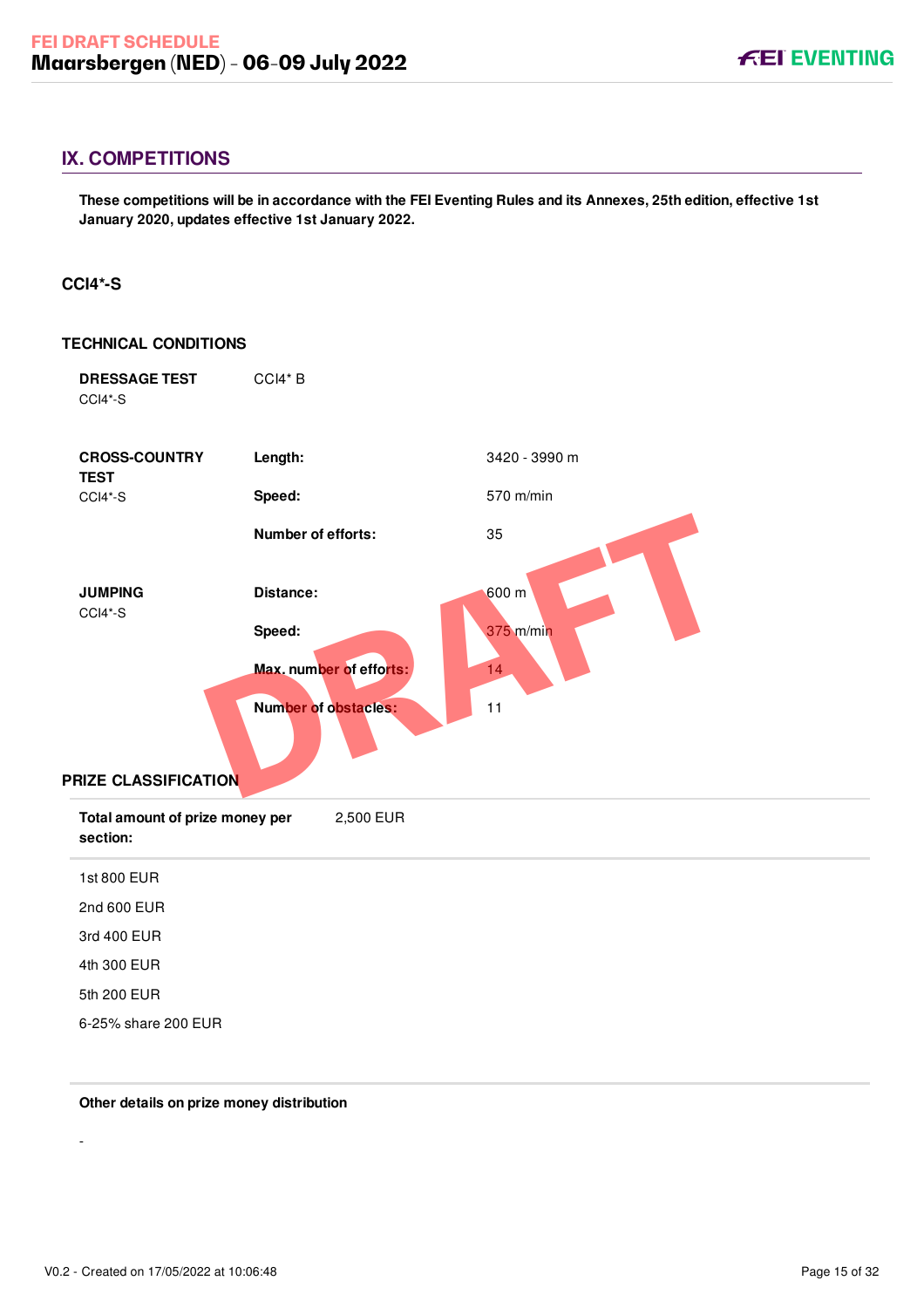## <span id="page-16-0"></span>**CCI3\*-S**

#### **TECHNICAL CONDITIONS**

```
DRESSAGE TEST
CCI3*-S
```
CCI3\* B

| <b>CROSS-COUNTRY</b><br><b>TEST</b>         | Length:                 | 3500 m    |
|---------------------------------------------|-------------------------|-----------|
| CCI3*-S                                     | Speed:                  | 550 m/min |
|                                             | Number of efforts:      | 30        |
| <b>JUMPING</b><br>CCI3*-S                   | Distance:               | 600 m     |
|                                             | Speed:                  | 350 m/min |
|                                             | Max. number of efforts: | 13        |
|                                             | Number of obstacles:    | 10        |
| PRIZE CLASSIFICATION                        |                         |           |
| Total amount of prize money per<br>section: | 1,900 EUR               |           |
| 1st 600 EUR                                 |                         |           |
| 2nd 450 EUR                                 |                         |           |
| 3rd 300 EUR                                 |                         |           |
| 4th 200 EUR                                 |                         |           |
| 5th 150 EUR                                 |                         |           |
| 6th-25% share 200EUR                        |                         |           |

## **Other details on prize money distribution**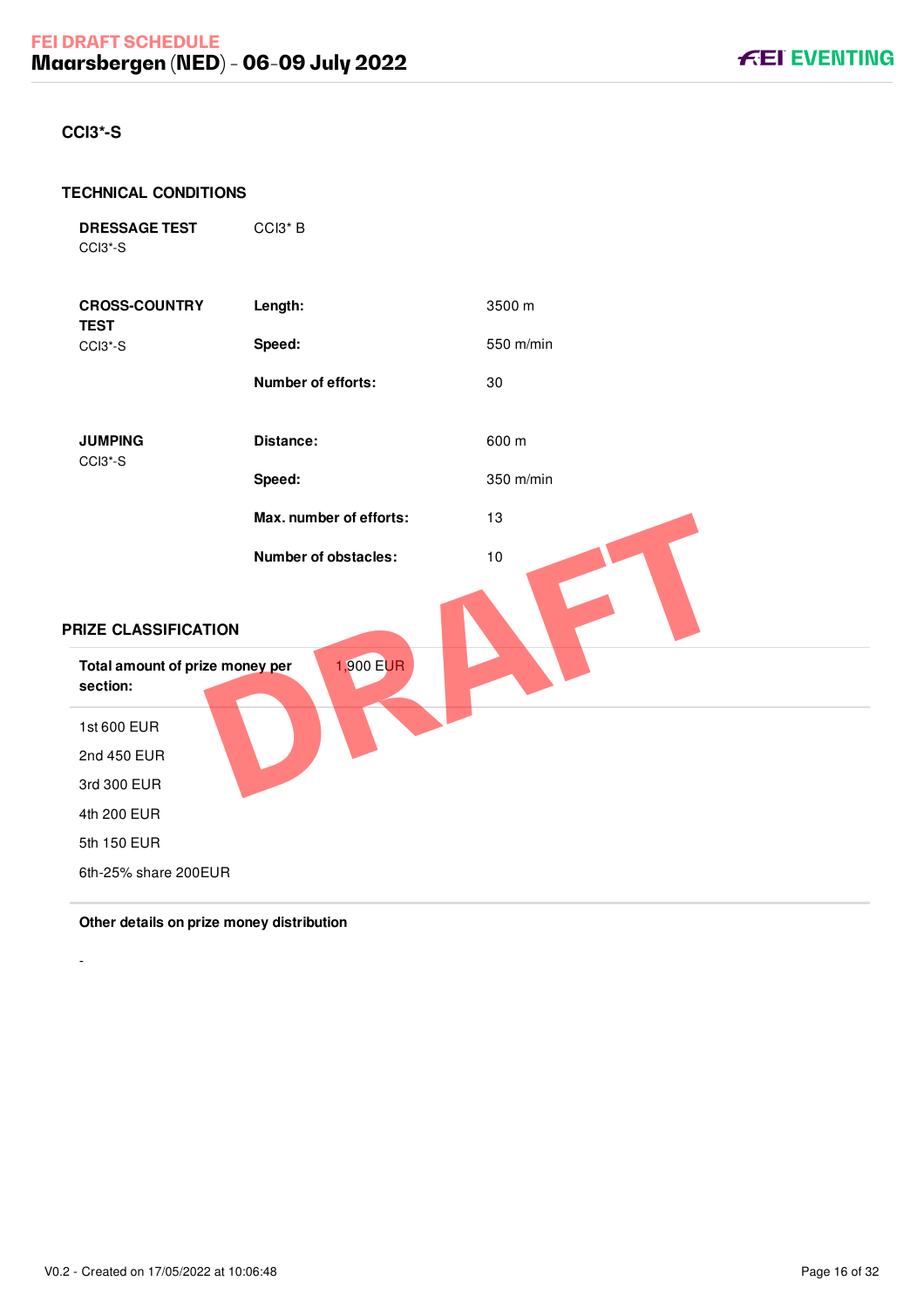## <span id="page-17-0"></span>**CCI2\*-S**

#### **TECHNICAL CONDITIONS**

```
DRESSAGE TEST
CCI2*-S
```
CCI2\* B

| <b>CROSS-COUNTRY</b><br><b>TEST</b>         | Length:                 | 2800 m    |
|---------------------------------------------|-------------------------|-----------|
| CCI2*-S                                     | Speed:                  | 520 m/min |
|                                             | Number of efforts:      | 25        |
| <b>JUMPING</b><br>CCI2*-S                   | Distance:               | 600 m     |
|                                             | Speed:                  | 350 m/min |
|                                             | Max. number of efforts: | 13        |
| PRIZE CLASSIFICATION                        | Number of obstacles:    | 11        |
| Total amount of prize money per<br>section: | 1,450 EUR               |           |
| 1st 500 EUR                                 |                         |           |
| 2nd 350 EUR                                 |                         |           |
| 3rd 200 EUR                                 |                         |           |
| 4th 150 EUR                                 |                         |           |
| 5th 100 EUR                                 |                         |           |
| 6th-25% share 150 EUR                       |                         |           |

**Other details on prize money distribution**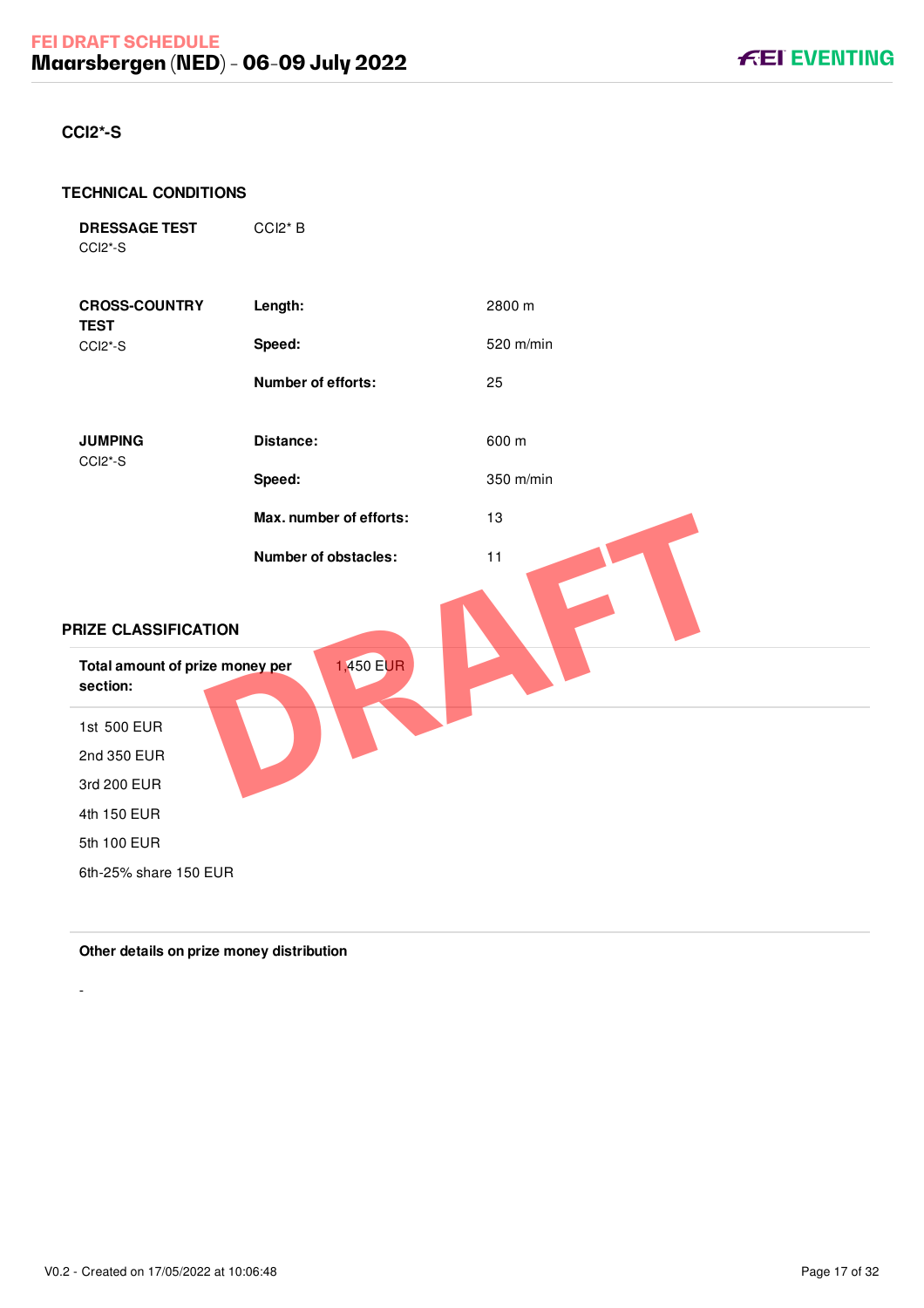### <span id="page-18-0"></span>**CCI1\*-INTRO**

#### **TECHNICAL CONDITIONS**

| <b>DRESSAGE TEST</b> |  |
|----------------------|--|
| CCI1*-Intro          |  |

CCI<sub>1</sub>\*



#### **Other details on prize money distribution**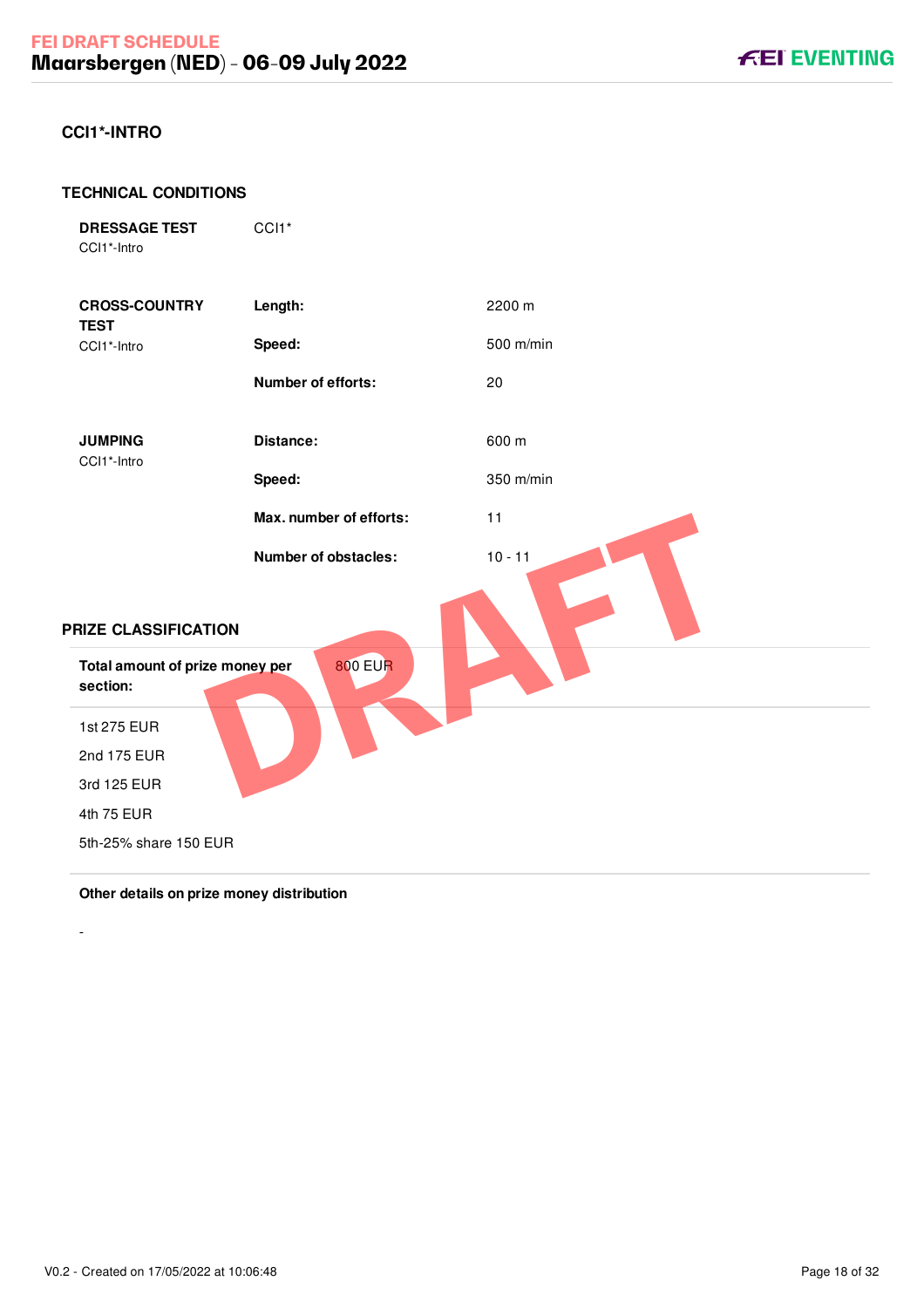

#### <span id="page-19-0"></span>**PRIZE MONEY SUMMARY**

| Category    |              | Amount       |
|-------------|--------------|--------------|
| CCI4*-S     |              | 2,500.00 EUR |
| CCI3*-S     |              | 1,900.00 EUR |
| CCI2*-S     |              | 1,450.00 EUR |
| CCI1*-Intro |              | 800.00 EUR   |
|             | <b>Total</b> | 6,650.00 EUR |

#### **IMPORTANT**

**The total amount of prize money shown for each Competition in the schedule must be distributed. (FEI General Regulations articles 127 and 128)**

The value of the **1st prize must not exceed 1/3 of the total prize money** distributed for the competition. The minimum number of prizes offered for each competition must be allocated on the basis of one prize for every commenced four Athletes, with a minimum of five prizes.

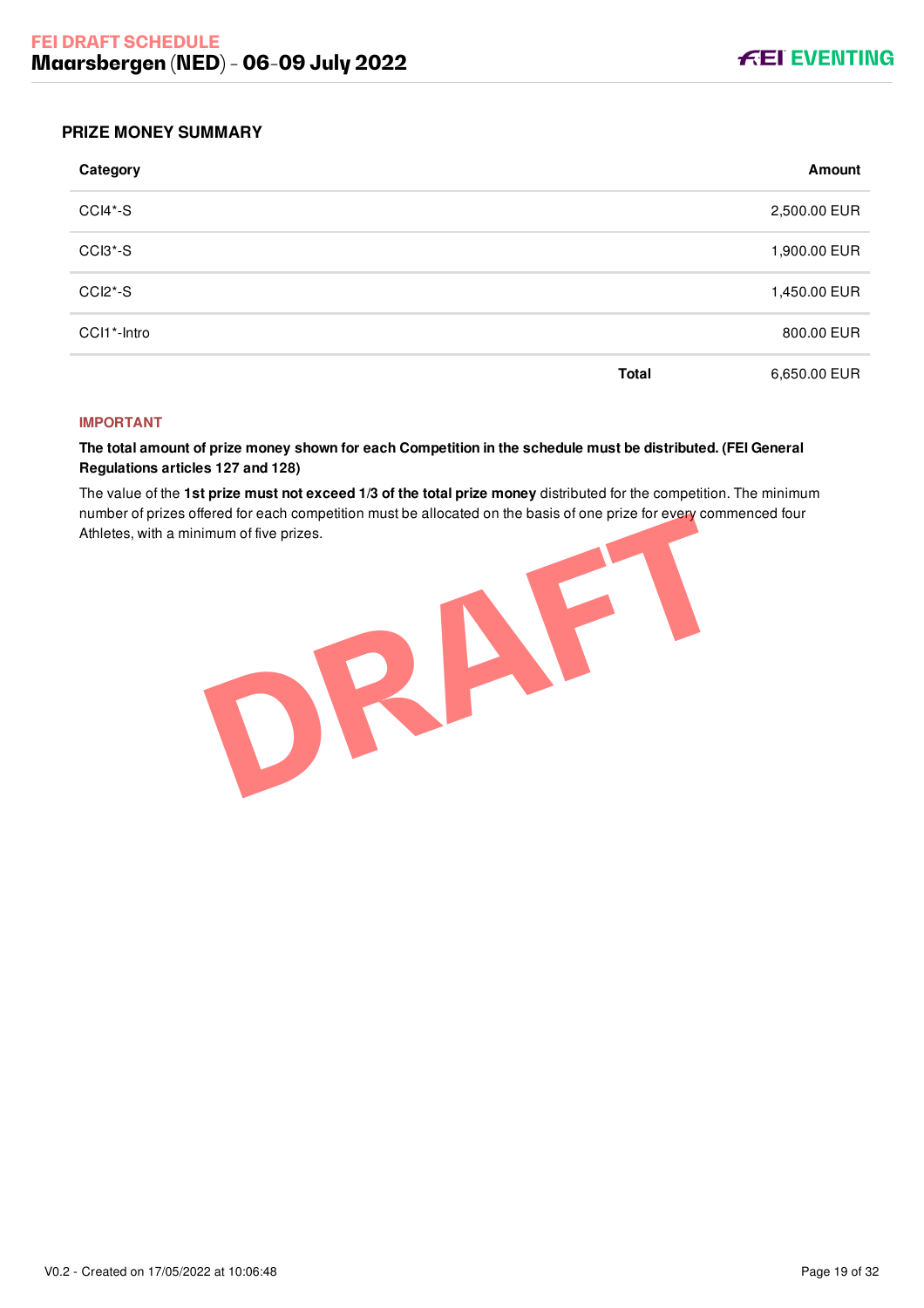# <span id="page-20-0"></span>**X. FACILITIES OFFERED**

### <span id="page-20-1"></span>**1. ATHLETES**

### **ACCOMMODATION**

-

# **MEALS**

Available at site

# <span id="page-20-2"></span>**2. GROOMS**

#### **ACCOMMODATION**

#### **MEALS**

-

Available at site

Sanitary services available

If applicable, Organiser must provide proper sanitary conditions. The showering facilities should be sufficient for both male and female grooms with hot and cold water. Shower facilities as well as restrooms should at all times be in a state of cleanliness. **PRODUCED SERVERS AND AN ART AND A SERVER AND A SERVER AND A SERVER AND A SERVER AND A SERVER AND A SERVER AND A SERVER AND A SERVER AND A SERVER AND A SERVER AND A SERVER AND A SERVER AND A SERVER AND A SERVER AND A SERVE** 

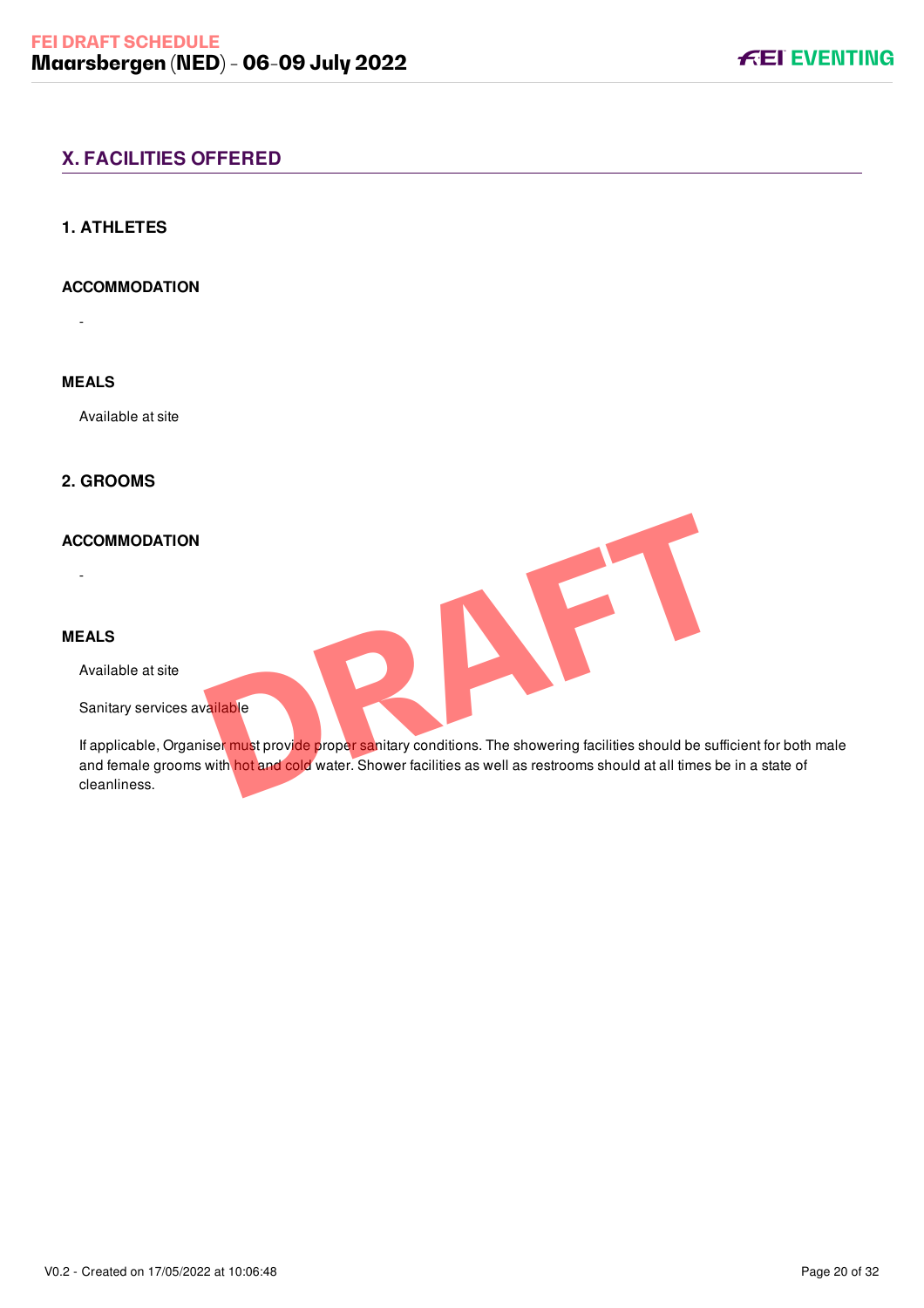# <span id="page-21-0"></span>**XI. LOGISTICAL, ADMINISTRATIVE AND TECHNICAL INFORMATION**

### <span id="page-21-1"></span>**1. DRAWS**

No draws

### <span id="page-21-2"></span>**2. COMPETITION ARENAS**

<span id="page-21-3"></span>

|                           | <b>Name</b>     | Width (m)  | Length (m) | Type of footing/ground |
|---------------------------|-----------------|------------|------------|------------------------|
| Dressage                  | Main Arena      | 20         | 60         | grass                  |
| Cross-country             |                 |            |            | grass and sand         |
| Jumping                   |                 | 70         | 70         | grass                  |
|                           |                 |            |            |                        |
| <b>3. PRACTICE ARENAS</b> |                 |            |            |                        |
| <b>Name</b>               | Width (m)       | Length (m) |            | Type of footing/ground |
| Practice Arena 1          | 80              | 40         | grass      |                        |
| All weather               | 20              | 60         |            | all weather            |
| Practice Arena 2          | 30 <sub>1</sub> | 70         | grass      |                        |
| <b>4. STABLES</b>         |                 |            |            |                        |

<span id="page-21-4"></span>Size of boxes **3** m x **3** m

An adequate number of stables must be at least 4m x 3m to accommodate the larger Horses.

### <span id="page-21-5"></span>**5. SCORING/TIMING PROVIDER**

The FEI may require to be provided with real time results data feed of your event according to FEI requirements; in this case, you and your provider will be informed accordingly.

The Scoring and Timing of the Event will be performed by the following FEI Certified Provider: (The list of certified Service Providers is available here: [https://inside.fei.org/fei/your-role/it-services/it-providers/list\)](https://inside.fei.org/fei/your-role/it-services/it-providers/list)

| Name of the company:                                | Equipe AB     |
|-----------------------------------------------------|---------------|
| <b>FEI Certified Service Provider ID</b><br>number: | GU12Y101AKSCH |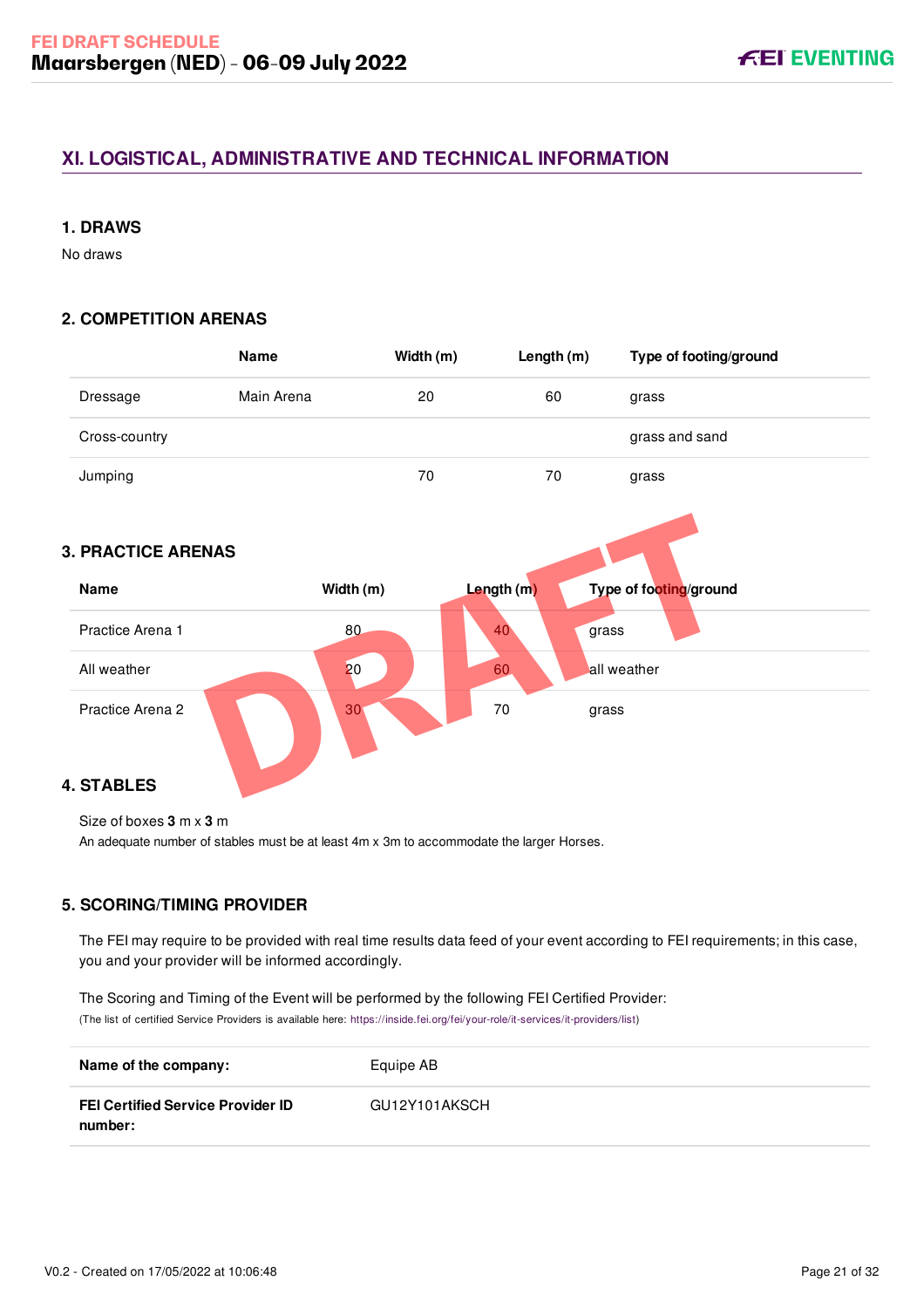

**Contact person at event: Name: Name:** ThomKERSSIES

**FEI ID Number:** 10132504

**Contact email:** thom@thomputer.nl

<span id="page-22-0"></span>**6. OTHER TECHNOLOGY/SERVICE PROVIDER(S)**

Will you use other technology/service provider(s) at your Event?

### <span id="page-22-1"></span>**7. PRIZE-GIVING CEREMONY**

The owner of the winning horse/pony is invited to the prize-giving ceremony: **Yes**

The athletes required to present themselves for the prize-giving ceremony of each competition are: **Three**

Athletes riding their horses: **No**

### **8. ADVERTISING ON ATHLETES AND HORSES**

<span id="page-22-2"></span>At CI events, and all competitions except for the Nations Cup, athletes are authorised to carry the logo of their personal sponsor in accordance with article 541 of the FEI Eventing Rules. **DRATHLETES AND HORSES**<br>
competitions except for the Nations Cup, athletes are authorised to carry the logo of<br>
will check that the advertising on athletes and horses complies with these Articles.<br>
States for spectators to

The Chief Steward will check that the advertising on athletes and horses complies with these Articles.

### <span id="page-22-3"></span>**9. TICKETING**

Are you selling tickets for spectators to attend your event?

#### <span id="page-22-4"></span>**10. BETTING**

Betting will be authorised by the Organiser:

### <span id="page-22-5"></span>**11. TRANSPORT REIMBURSEMENT HORSES/PONIES**

Transport expenses to be paid by:

| ×<br>٠<br>۰. |
|--------------|
|--------------|

**Paid by Price per km** 

All Events

#### <span id="page-22-6"></span>**12. WELCOME**

The time and date of arrival of athletes, horses and their means of transport must be given to the Organiser in order to facilitate their arrival.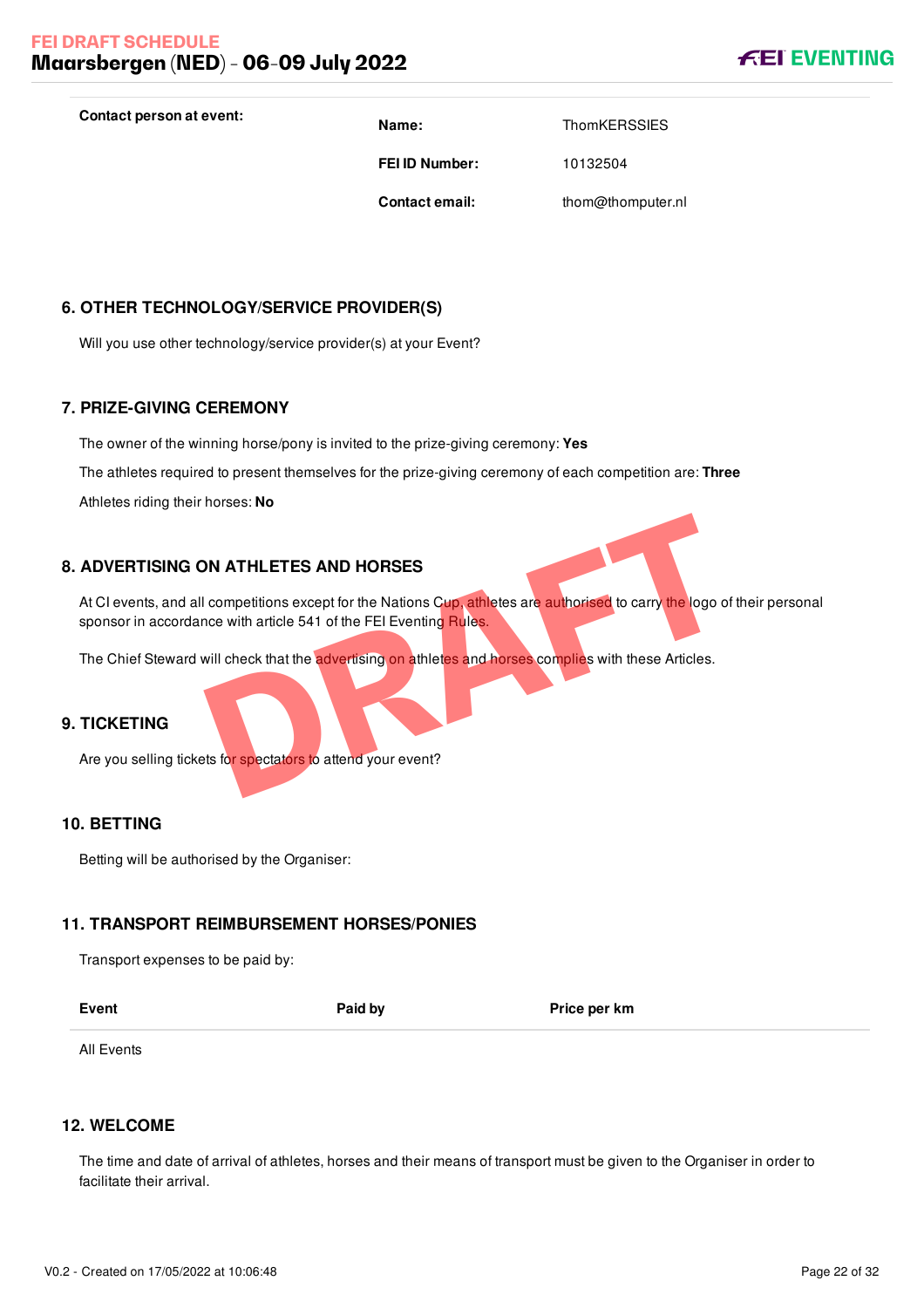# <span id="page-23-0"></span>**13. LOCAL TRANSPORTATION & ARRANGEMENTS FROM HOTEL TO SHOWGROUNDS**

Walking distance:

Organiser shuttle service available:

Public transport available:

# <span id="page-23-1"></span>**14. LORRY / CARAVAN FACILITIES**

Lorry or caravan can be parked close to the stables:

# <span id="page-23-2"></span>**15. SUSTAINABILITY**

Please consider the environment when organising an FEI Event. Please find useful information on FEI Sustainability here: <http://inside.fei.org/fei/your-role/organisers/handbook>

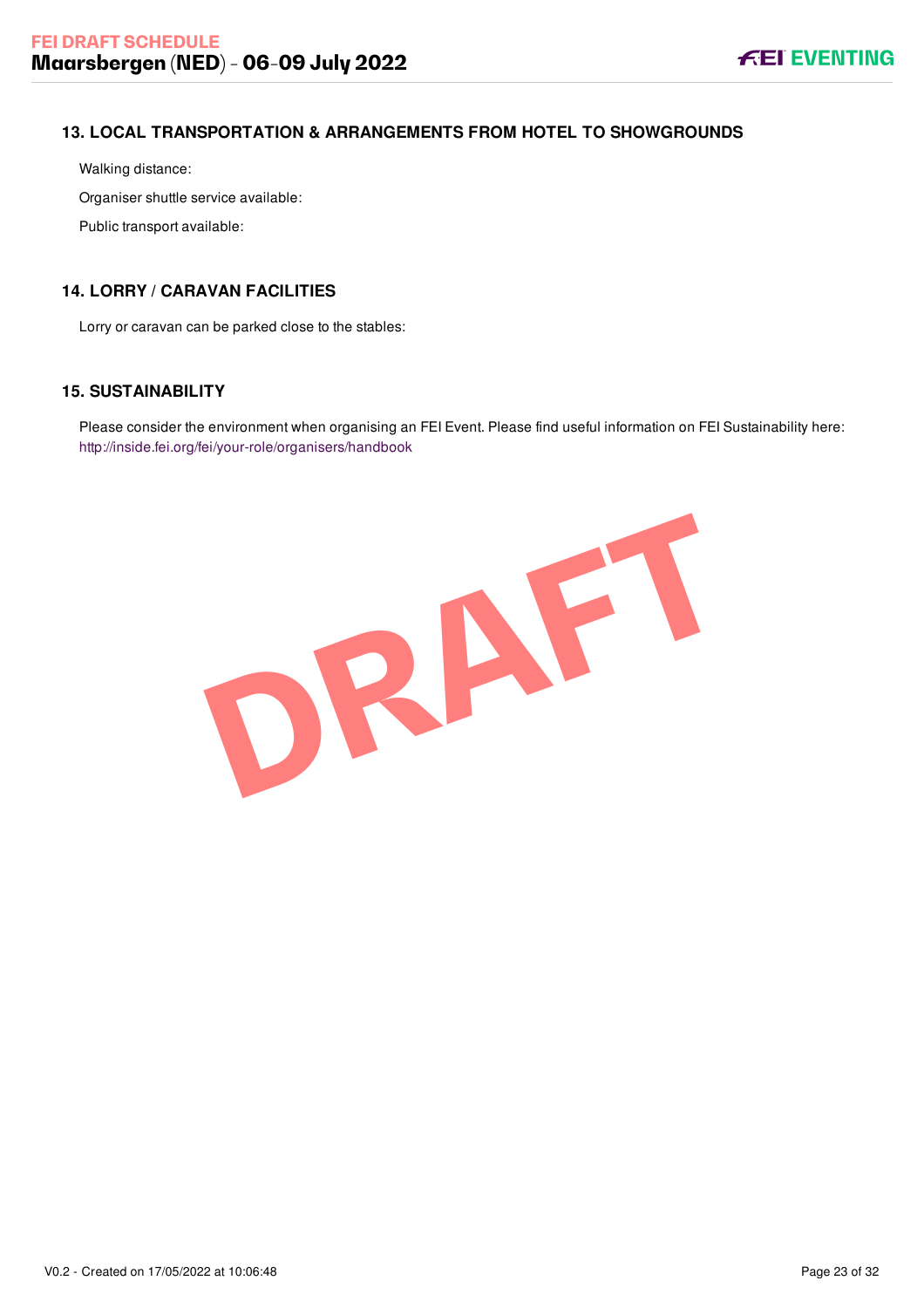## <span id="page-24-0"></span>**XII. VETERINARY MATTERS**

#### <span id="page-24-1"></span>**1. CUSTOMS FORMALITIES**

Contact details for Customs Formalities:

**Name:**

**Address:**

**Phone:**

**Fax:**

**Email:**

**Opening hours:**

### **2. HEALTH REQUIREMENTS**

#### **GENERAL**

-

-

-

-

<span id="page-24-2"></span>In accordance with the FEI Code of Conduct for the Welfare of the Horse it is imperative that all Horses at FEI Events are physically fit and free from infectious disease before being allowed to compete. **REMENTS**<br>the FEI Code of Conduct for the Welfare of the Horse it is imperative that all Horses a<br>e from infectious disease before being allowed to compete.<br>Star and vaccinations

### **ENTRY OF HORSES**

**Required health tests and vaccinations**

**Quarantine period**

**Specimen Import Licence applied**

### <span id="page-24-3"></span>**3. NATIONAL REQUIREMENTS**

#### <span id="page-24-4"></span>**4. PONIES**

FEI Veterinary Regulations, Chapter IX: For all Pony Events, Ponies must be available for Pony Measurement if requested by the FEI.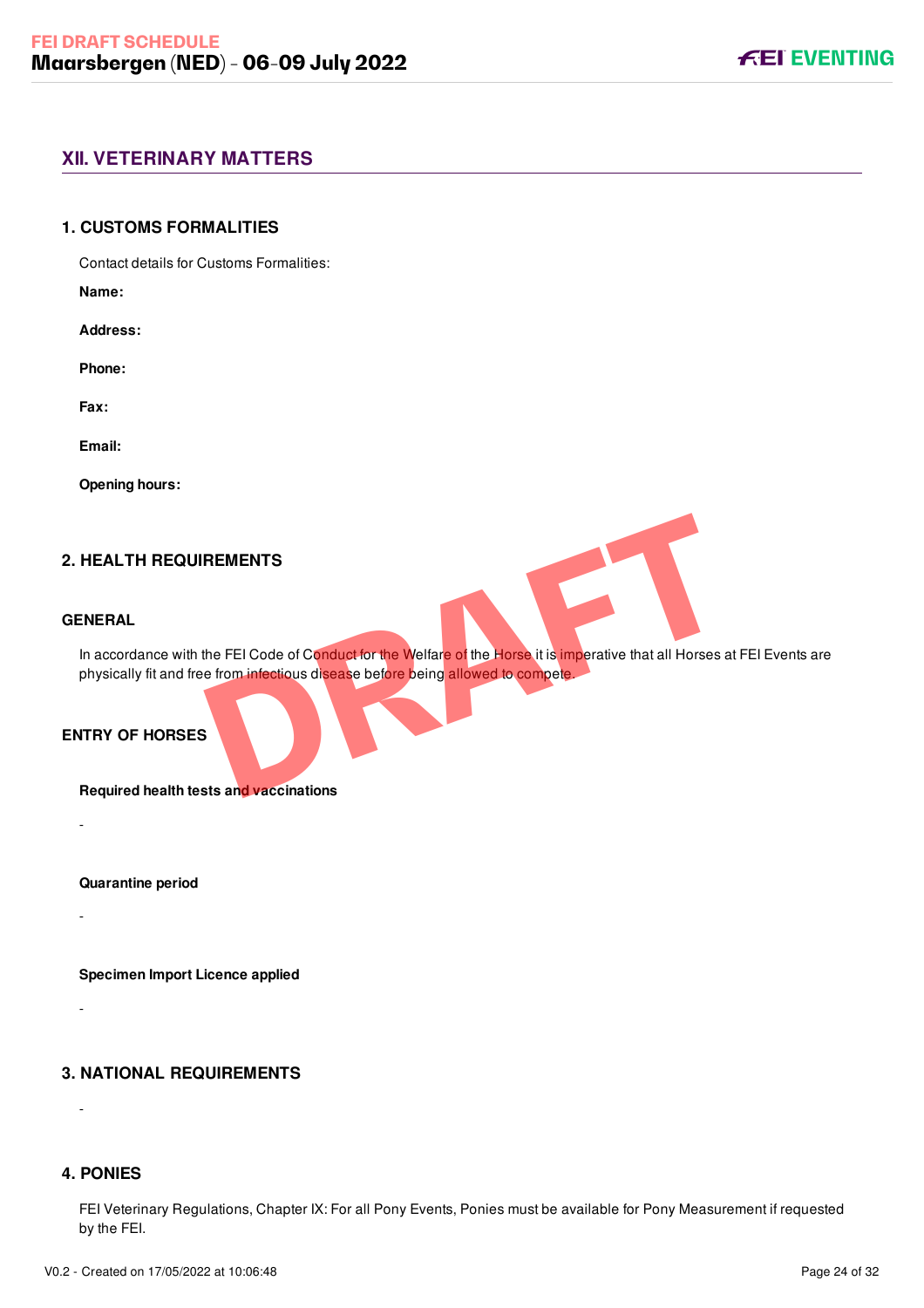### <span id="page-25-0"></span>**5. INJURY SURVEILLANCE**

FEI Veterinary Regulations Chapter VIII: Horses participating in FEI Events are subject to injury surveillance protocols; and in the event of fatality, a post mortem examination.

### <span id="page-25-1"></span>**6. TRANSPORT OF HORSES**

Horses must be fit to travel and be transported in suitable vehicles for the transport of horses. Any government requirements for disease testing and control must be requested well in advance, to ensure that the horse is in compliance by the time of arrival at the border of the country where the Event is taking place. Athletes, or their representatives, have the responsibility to comply with national legislation in both their country of origin and the host nation of the Event. Where necessary athletes must contact local government authorities or veterinary advisors for information regarding animal health requirements and transport legislation. Within the European Union (EU), this includes EU Council Regulation (EC) No 1/2005 concerning the protection of animals during transport within the Member States of the EU.

### <span id="page-25-2"></span>**7. VENUE ARRIVAL INFORMATION & FITNESS TO COMPETE**

#### **7.1 PASSPORTS (FEI GENERAL REGULATIONS ARTICLE 137)**

<span id="page-25-3"></span>For all issues relating to FEI Horse Passports/FEI Recognition Cards please contact your National Federation.All Horses competing at FEI Events must be registered with the FEI.FEI Passports or FEI Recognition Cards (for those Horses with a national passport approved by the FEI) are compulsory for FEI Events.NB: Horses entered in CIMs and in CSIP in their country of residence are not required to have an FEI Passport or FEI Recognition Card but must be properly registered with the FEI and identifiable (GRs 137.2).Athletes who do not present a Horse's Passport and/or Recognition Card, or one that is not correctly validated or fail to meet other passport requirements will be subject to Sanctions in accordance with Annex VI of the FEI Veterinary Regulations and may not be allowed to compete.NB: for Horses permanently resident in a Member State of the European Union: all Horses must have a national EU passport in compliance with EU Regulations to which a FEI Recognition card is applied. The exception to this being Horses in possession of an FEI passport which has been continually revalidated without interruption. EI GENERAL REGULATIONS ARTICLE 137)<br>g to FEI Horse Passports/FEI Recognition Cards please contact your National Federents must be registered with the FEI.FEI Passports or FEI Recognition Cards (for tho<br>pproved by the FEI)

### <span id="page-25-4"></span>**7.2 VACCINATIONS - EQUINE INFLUENZA (FEI VETERINARY REGULATIONS ARTICLE 1003)**

Horses competing at FEI Events must comply with the requirements for Equine Influenza vaccination in accordance with the Veterinary Regulations and as summarised below.

| Vaccination       | Protocol                                                                                                                                                                | <b>Eligibility to enter venue</b>                                                                                                                      |
|-------------------|-------------------------------------------------------------------------------------------------------------------------------------------------------------------------|--------------------------------------------------------------------------------------------------------------------------------------------------------|
| Primary<br>course | 1st Vaccination: day 0<br>2nd Vaccination: day 21-92                                                                                                                    | May compete 7 days after the 2nd Vaccination                                                                                                           |
| First booster     | Within 7 months of the 2nd<br>vaccination of the Primary Course                                                                                                         | May compete for 6 months $+21$ days after the 2nd vaccination of<br>the Primary Course<br>Must not compete in the 7 days after receiving a vaccination |
| <b>Boosters</b>   | <b>MINIMUM:</b> within one year of previous<br>booster vaccination<br><b>IF COMPETING:</b> must be in the 6<br>months $+21$ days of the booster<br>previous vaccination | Must have been vaccinated within 6 months $+21$ days before<br>arriving at the Event Must not compete in the 7 days after<br>receiving a vaccination   |

All FEI registered Horses intending to compete at FEI Events (including CIMs) must be vaccinated against Equine Influenza in accordance with these VRs. The exception being if the applicable domestic legislation prevents the use of Equine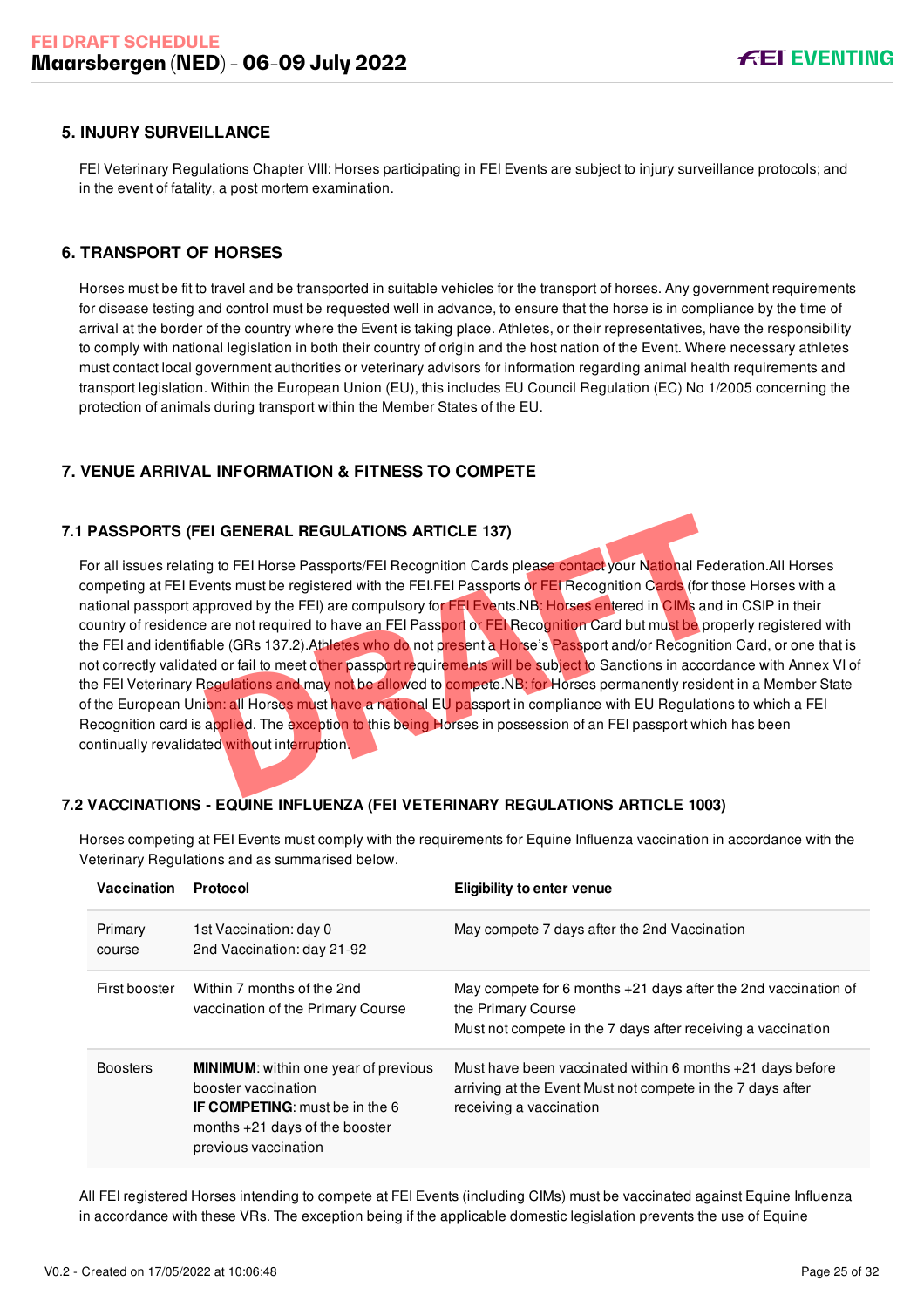Influenza vaccines within the relevant territory.

#### <span id="page-26-0"></span>**7.3 EXAMINATION ON ARRIVAL (FEI VETERINARY REGULATIONS ARTICLE 1031)**

On arrival at an Event venue, all Horses must undergo an examination by a veterinarian to confirm their identification from their passport and micro-chip ID (where present), their vaccination status and general health. To protect all horses attending events, any Horse with a questionable health status concerning vaccination, disease or other concerns, must be stabled within the isolation facilities provided by the Organising Committee pending a decision on entering the venue. Persons Responsible must fulfil the Horse Health Requirements via the FEI HorseApp in advance of the event which will be checked at the Examination on Arrival.

#### <span id="page-26-1"></span>**7.4 HORSE INSPECTIONS (FEI VETERINARY REGULATIONS ARTICLES 1034-1042)**

All Horses will be assessed for their fitness to compete during the Horse Inspection. Any Horse demonstrating questionable fitness may be referred to the Holding Box for further veterinary examination. Horses not deemed fit to compete by the Inspection Panel will not be permitted to compete.

#### <span id="page-26-2"></span>**7.5 LIMB SENSITIVITY EXAMINATION (FEI VETERINARY REGULATIONS ARTICLE 1048-1053)**

All Horses are subject to examination under the protocol for abnormal limb sensitivity throughout the period of an Event, including, but not limited to, between rounds and before the Jump Off. Horses may be examined once or on multiple occasions during the Period of an Event.Horses may be selected for examination under the protocol randomly or they may be targeted. All Horses selected to be tested must submit promptly to the examination or are subject to immediate disqualification. There is no obligation to examine any specific number of Horses at an Event. Examination under the protocol for abnormal limb sensitivity throughout the period of a between rounds and before the Jump Off. Horses may be examined once or<br>
DRAFT Period of an Event.Horses may be selected for examinatio

# <span id="page-26-3"></span>**8. EQUINE ANTI-DOPING AND CONTROLLED MEDICATION PROGRAMME (EADCMP)**

### <span id="page-26-4"></span>**8.1 SAMPLING (FEI VETERINARY REGULATIONS CHAPTER VII)**

All horses competing at FEI Events may be subject to sampling for the presence of Prohibited Substances in accordance with the Anti-Doping and Controlled Medication Regulations (EADCMRs). Horses may be selected for sampling in accordance with obligatory testing, targeted or random sampling procedures. Refer to FEI Financial Charges for details of fees relating to Equine and Human Anti-Doping program (EADCMP), which OCs/NFs have the right to charge to the athlete (applicable for all FEI events worldwide).

### <span id="page-26-5"></span>**8.2 ELECTIVE TESTING (FEI VETERINARY REGULATIONS ARTICLES 1057 AND 1058)**

Elective Testing may be carried out prior to an Event to check for the presence of prohibited substances. Please refer to <https://inside.fei.org/fei/cleansport/horses>for information and details.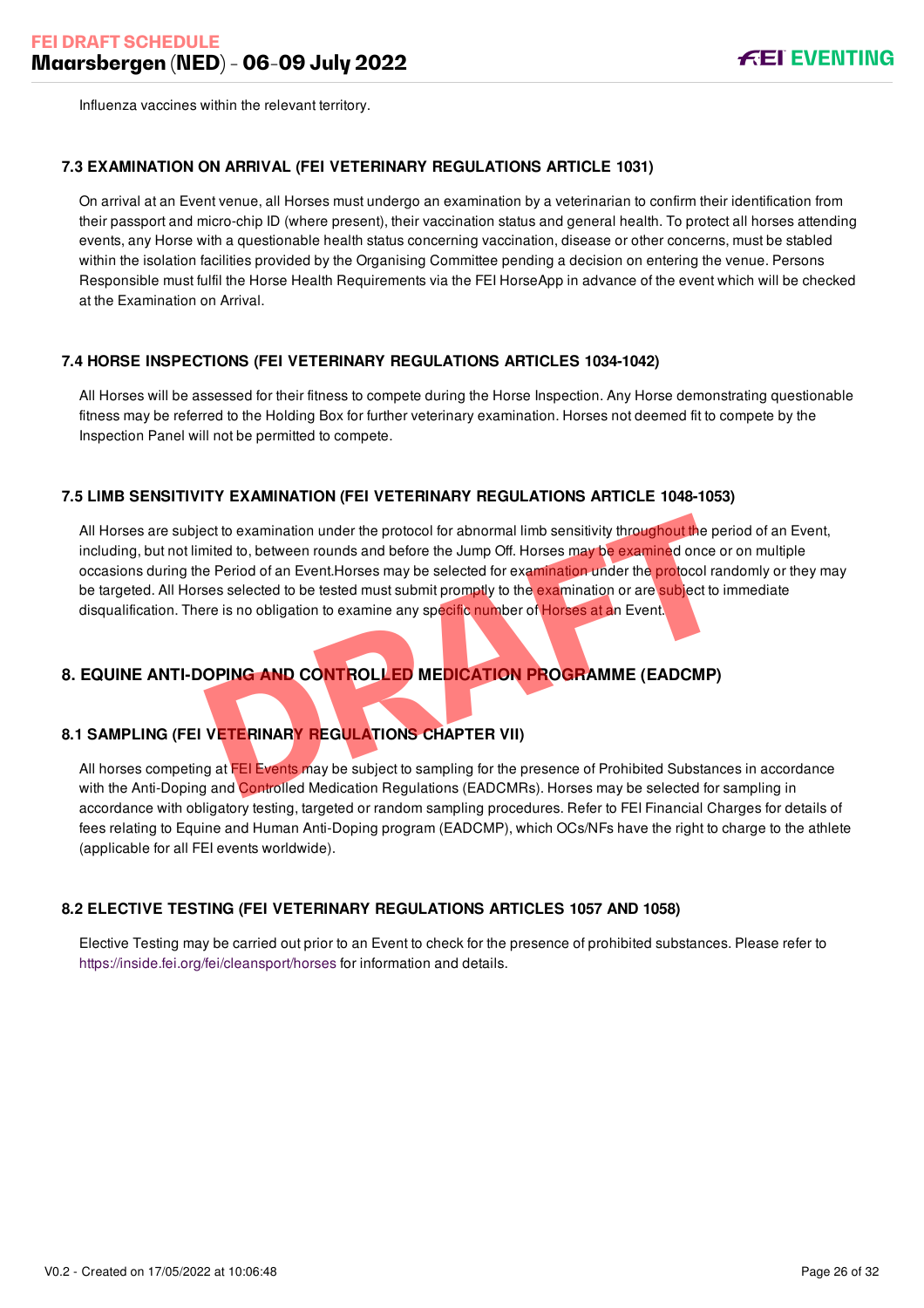# <span id="page-27-0"></span>**XIII. HUMAN ANTI-DOPING**

Athletes can be tested at any FEI Event, by the FEI or by other Anti-Doping Organisations with Testing jurisdiction. Organisers will have the responsibility to provide facilities and staff/volunteers to facilitate such Testing if requested by the FEI as outlined in article 22.3 of the FEIs' Anti-doping Rules for Human Athletes (ADRHA).

The ADRHA rules are published on the FEI's website at [http://inside.fei.org/content/anti-doping-rules.](http://inside.fei.org/content/anti-doping-rules)

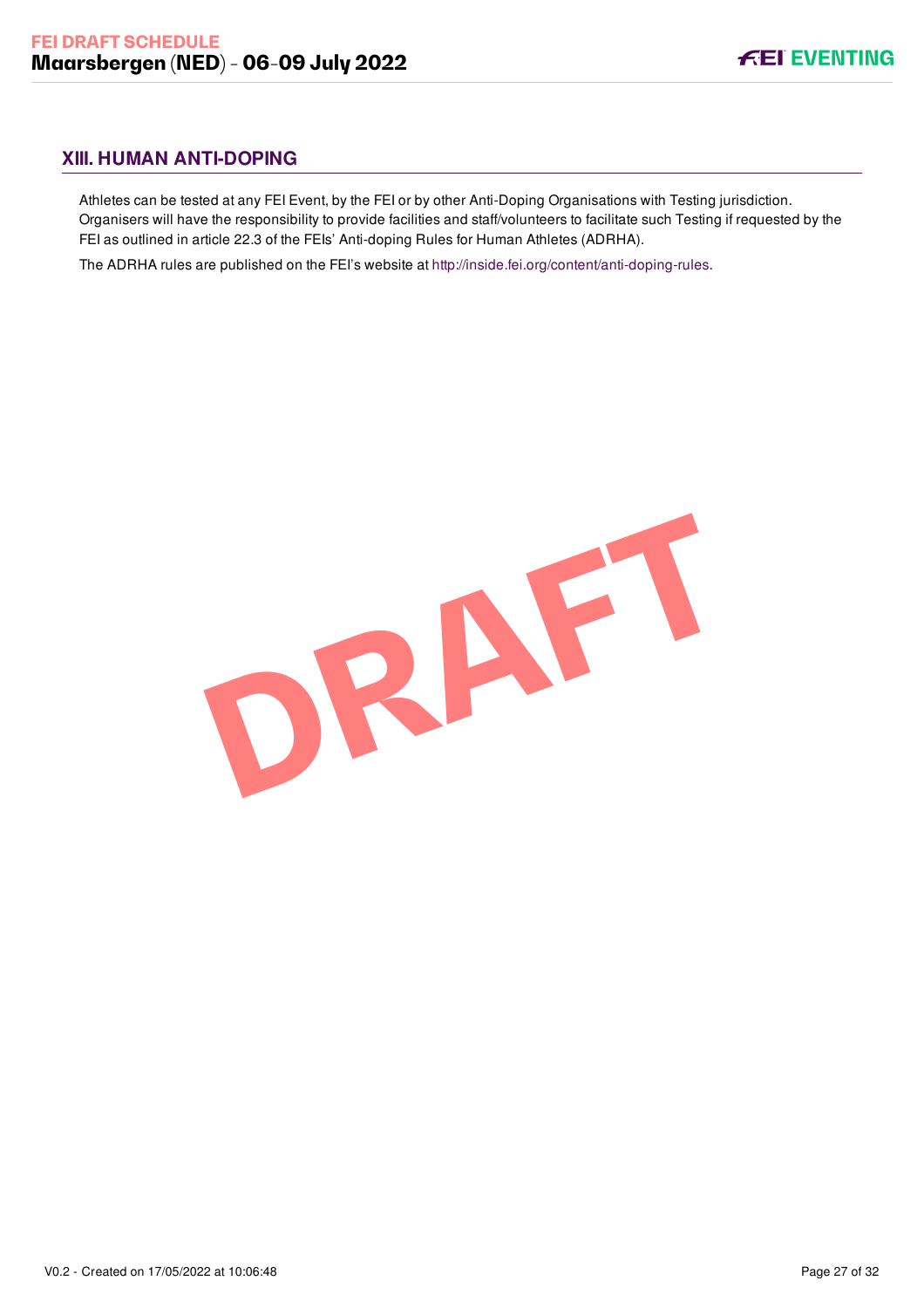# <span id="page-28-0"></span>**XIV. ADDITIONAL INFORMATION**

### <span id="page-28-1"></span>**1. THE FEI POLICY FOR ENHANCED COMPETITION SAFETY DURING THE COVID-19 PANDEMIC**

[The FEI Policy for Enhanced Competition Safety during the Covid-19 Pandemic \("Policy"\) \(https://inside.fei.org/fei/covid-](https://inside.fei.org/fei/covid-19/return-to-play/policy-tools)19/return-to-play/policy-tools) is mandatory and applies for any FEI Event taking place **as of 1 July 2020**. The Policy has been developed based on currently accepted best practices by the WHO and US Center for Disease Control (CDC) and will be continually reviewed and updated as more information becomes available. It is not intended to replace the applicable guidance and policies from domestic government and health authorities, but to supplement their recommendations with sport specific considerations.

The OC shall submit the risk assessment and mitigation plan (including name and contact details of the person in charge) to the FEI as an annex to the Event Schedule, **at the latest ten (10) working days before the event's deadline for Definite Entries**.

Events for which the FEI has not received the documented risk assessment and mitigation measures plan in accordance with article 2.1.g) of the Policy **will be removed from the FEI calendar** in accordance with Article 112.3 of the FEI General Regulations.

#### ASSUMPTION OF RISK / WAIVER OF LIABILITY

In consideration of being allowed to participate in the Event and related activities, all Participants (as defined in the Policy) acknowledge, appreciate, and agree that:

- 1. Participation includes possible exposure to and illness from infectious diseases including but not limited to COVID-19. While particular rules and personal discipline may reduce this risk, the risk of serious illness and death does exist; and,
- 2. The Participants knowingly and freely assume all such risks, both known and unknown, even if arising from the negligence of the OC or others, and assume full responsibility for their participation; and,
- 3. The Participants willingly agree to comply with the stated and customary terms and conditions for participation as regards protection against infectious diseases. If, however, a Participant observes any unusual or significant hazard during his/her presence or participation, the Participant will remove himself/herself from participation and bring such to the attention of the nearest official immediately; and, FRISK / WAIVER OF LIABILITY<br>
Designal allowed to participate in the Event and related activities, all Participants (as detectate, and agree that:<br>
includes possible exposure to and illness from infectious diseases includin
- 4. The Participants, for themselves and on behalf of their heirs, assigns, personal representatives and next of kin, HEREBY RELEASE AND HOLD HARMLESS THE OC AND THE FEI, their officers, officials, agents, and/or employees, other participants, sponsoring agencies, sponsors, advertisers, and if applicable, owners and lessors of premises used to conduct the event ("RELEASEES"), WITH RESPECT TO ANY AND ALL ILLNESS, DISABILITY, DEATH, or loss or damage to person or property, WHETHER ARISING FROM THE NEGLIGENCE OF RELEASEES OR OTHERWISE, to the fullest extent permitted by law.

The Participants confirm to have read this release of liability and assumption of risk agreement, fully understand its terms, understand that they have given up substantial rights.

### <span id="page-28-2"></span>**2. MEDICAL INFORMATION FORM FOR ARMBANDS**

#### Declaration of medical condition

Athletes with medical conditions that may be relevant in the case of a medical emergency are responsible, at every Event when riding, for wearing a medical data carrier\* from a system provider able to communicate information at least in English. Alternatively (and at the minimum) a medical armband of good quality can be used. Athletes who chose to wear an armband [should download and fill the form available for this purpose on the FEI's website http://inside.fei.org/fei/your](http://inside.fei.org/fei/your-role/officials/eventing/forms)role/officials/eventing/forms.

*\* Medical data carrier (also called "medical identification tag"): small emblem or tag worn on a bracelet, neck chain, or on the clothing, intended to alert paramedics/physicians/ first responders that the wearer has an important medical condition.*

Conditions that are relevant include recent head injury, serious past injuries/surgery, chronic health problems such as diabetes, long-term medications and allergies. If in doubt, the athlete should discuss this with his own treating physician."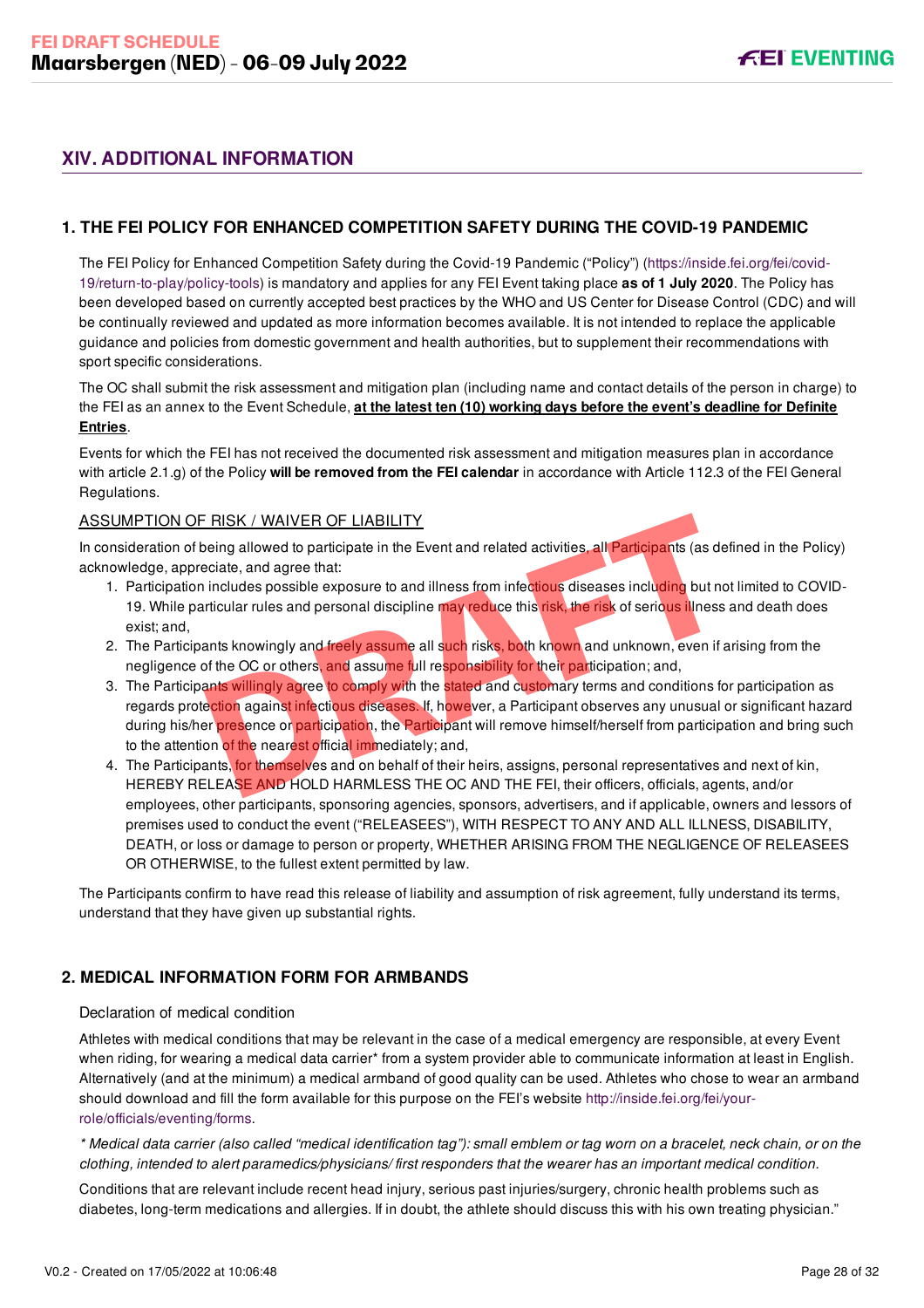### <span id="page-29-0"></span>**3. INSURANCES AND NATIONAL REQUIREMENTS**

Equestrian sports involve inherent dangerous risks. To the greatest extent permitted by law, the FEI and the FEI Event Organiser shall NOT be liable for any damages relating to loss of property or injury of any kind to Athletes, Owners, Support Personnel or Horses at or in connection with an FEI Event and the FEI expressly excludes all such liability.

### <span id="page-29-1"></span>**3.1 ATHLETES, OWNERS AND SUPPORT PERSONNEL**

#### **3.1.1 Personal accident and health insurance**

It is your responsibility as an Athlete/Owner/ Support Personnel to ensure that you have adequate personal accident insurance in place to cover your participation at FEI Events and in particular to insure against any personal injury or medical expenses arising from an accident, injury or illness which may occur at a FEI Event.

You should check with your National Federation to confirm if your National Federation's insurance policy (if any) covers personal accidents and/or illnesses, which may occur when you are attending at/participating in FEI Events.

If your National Federation does not have a personal accident/health insurance policy or if the National Federation's insurance policy does not cover personal accident or health claims, then you should obtain your own personal accident and health insurance policy to cover your attendance/participation at FEI Events.

#### **3.1.2 Press equipment**

Press equipment and other items left in the Press workroom, Press lockers, the Press Tribune or anywhere on the showgrounds are left entirely at the owner's risk. The Organising Committee does not accept any responsibility for any loss or damage to such equipment or items. Members of the Press are advised not to leave any equipment or personal items unattended. Figure 11 and the ritems left in the Press workroom. Press lockers, the Press Tribune or anywhere the nitrely at the owner's risk. The Organising Committee does not accept any response<br>paupment or items. Members of the Pre

#### **3.1.3 Personal property insurance**

You should also ensure that you are insured against property loss, theft or damage, which may occur at an FEI Event.

Again, the advice is to check with your National Federation to confirm if they have an insurance policy in place, which would cover you in case of such property loss, theft or damage. If not, then you should obtain your own personal property insurance to cover such situations.

#### <span id="page-29-2"></span>**3.2 ATHLETES AND OWNERS**

#### **3.2.1 Third party liability insurance**

As an Athlete/Owner you are personally responsible for damages to third parties caused by you, your employees, Support Personnel, your agents or your Horses. You are, therefore, strongly advised to take out third-party liability insurance providing full coverage in relation to FEI Events at home and abroad, and to keep the policy up to date.

The FEI and the Organiser will NOT be responsible for any damage caused to third parties by you, your employees, Support Personnel, your agents or your Horses.

#### **3.2.2 Additional liability information**

No additional information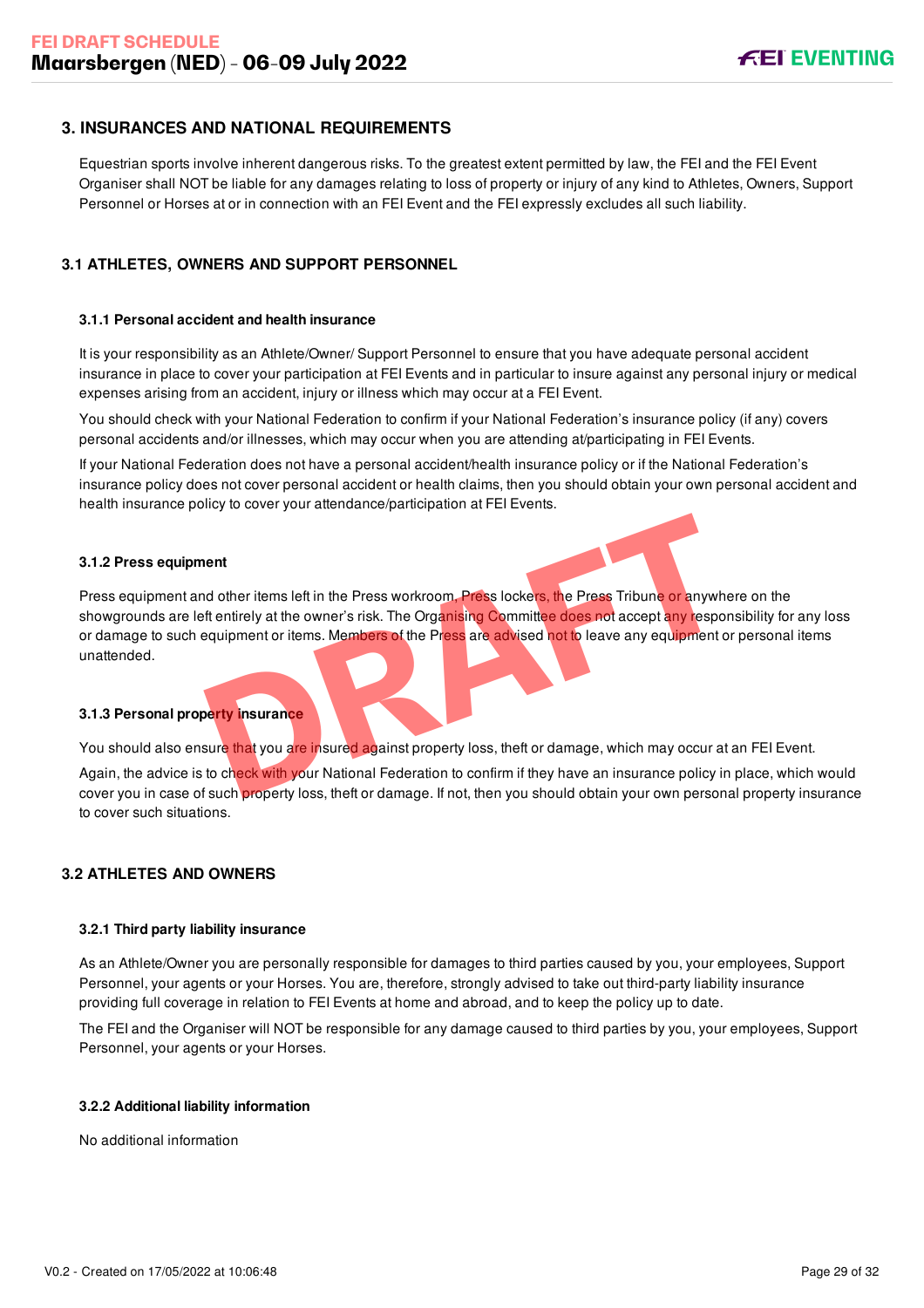#### **3.2.3 Horse insurance**

As an Owner you should ensure that your Horses are adequately insured against any injuries or illnesses they may sustain while participating at a FEI Event.

### <span id="page-30-0"></span>**4. PROTESTS / APPEALS**

To be valid, all Protests and Appeals must be made in writing and accompanied by a deposit of CHF 150.- or equivalent, as [mentioned in the FEI General Regulations \(Art. 161-162\) available at the following link: https://inside.fei.org/content/general](https://inside.fei.org/content/general-regs-statutes)regs-statutes.

#### <span id="page-30-1"></span>**5. DISPUTES**

In the event of any discussion concerning the interpretation of the schedule (in translated languages), the English version will be decisive.

### <span id="page-30-2"></span>**6. MODIFICATION TO SCHEDULE**

In exceptional circumstances, together with the approval of Chefs d'Equipe, host NF delegate, if any, and the Ground Jury, the Organiser may change the schedule in order to clarify any matter arising from an omission or due to unforeseen circumstances. Any such changes must be notified to all athletes and officials as soon as possible and they must be reported to the FEI Secretary General by the Technical Delegate. mstances, together with the approval of Chefs d'Equipe, host NF delegate, if any, and<br>hange the schedule in order to clarify any matter arising from an omission or due to<br>such changes must be notified to all athletes and o

### <span id="page-30-3"></span>**7. ADDITIONAL INFORMATION FROM THE ORGANISER**

No additional information

### <span id="page-30-4"></span>**8. MINIMUM AGE LIMITATION**

| $\sim$<br>Level | <b>Athletes</b> | <b>Horses</b> |
|-----------------|-----------------|---------------|
| $1^*$           | 12              | 5             |
| $2^*$           | 14              | 6             |
| $3^*$           | 16              | 6             |
| $4^*$           | 18              | 7             |
| $5* + CH4*$     | 18              | 8             |

### <span id="page-30-5"></span>**9. PRIZE MONEY DISTRIBUTION**

#### **IMPORTANT**

**The total amount of prize money shown for each Competition in the schedule must be distributed. (FEI General Regulations articles 127 and 128)**

The value of the **1st prize must not exceed 1/3 of the total prize money** distributed for the competition. The minimum number of prizes offered for each competition must be allocated on the basis of one prize for every commenced four Athletes, with a minimum of five prizes.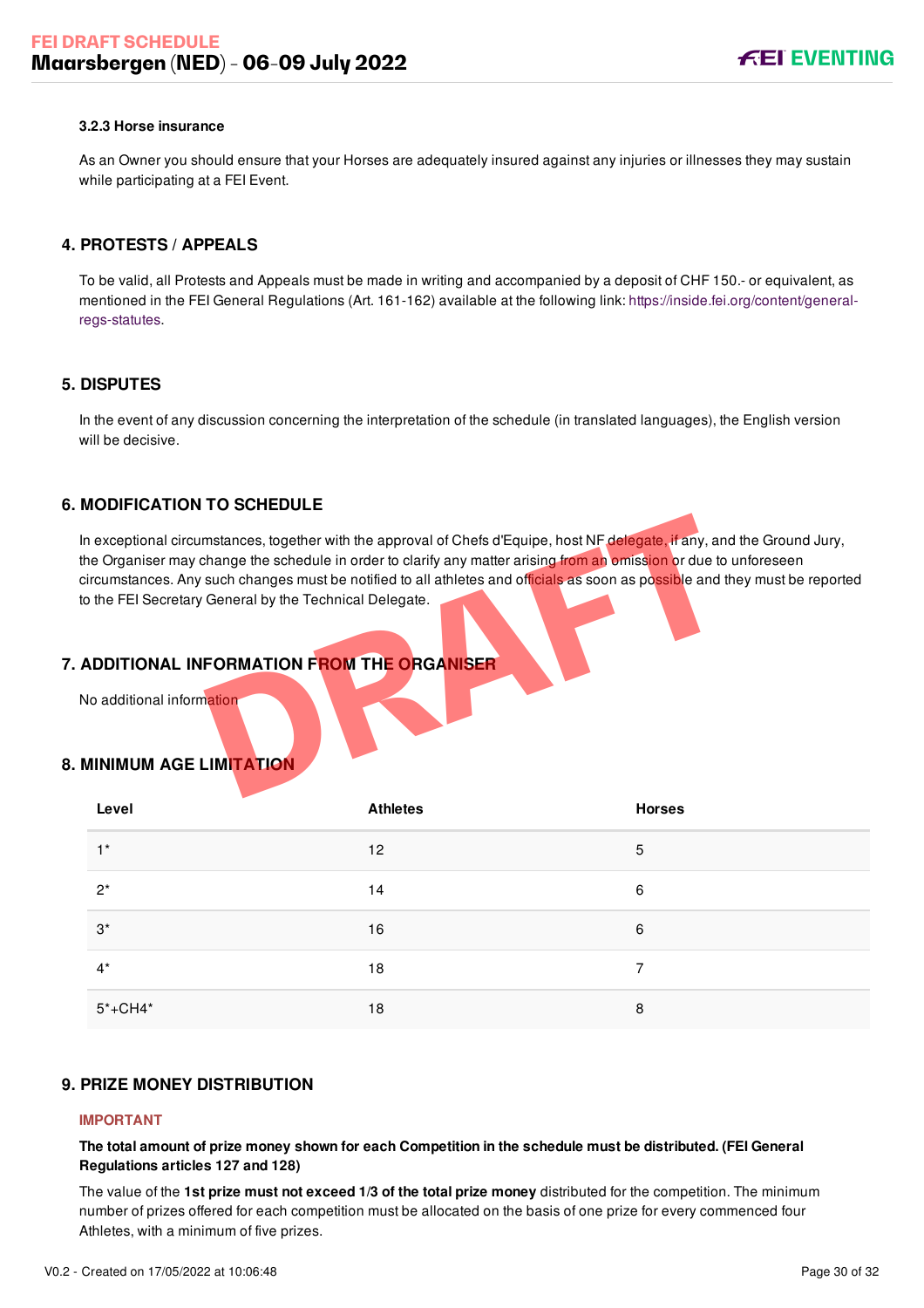#### **DEDUCTIONS FROM PRIZE MONEY AT COMPETITIONS**

**Full details of any deductions from prize money must be outlined in the schedule. This includes government taxes. If it is necessary for Organisers to deduct such taxes, they must provide participants with an official form indicating the amount of tax deducted.**

**The tax form must be provided to the athletes upon arrival and returned to the Organiser prior to departing.**